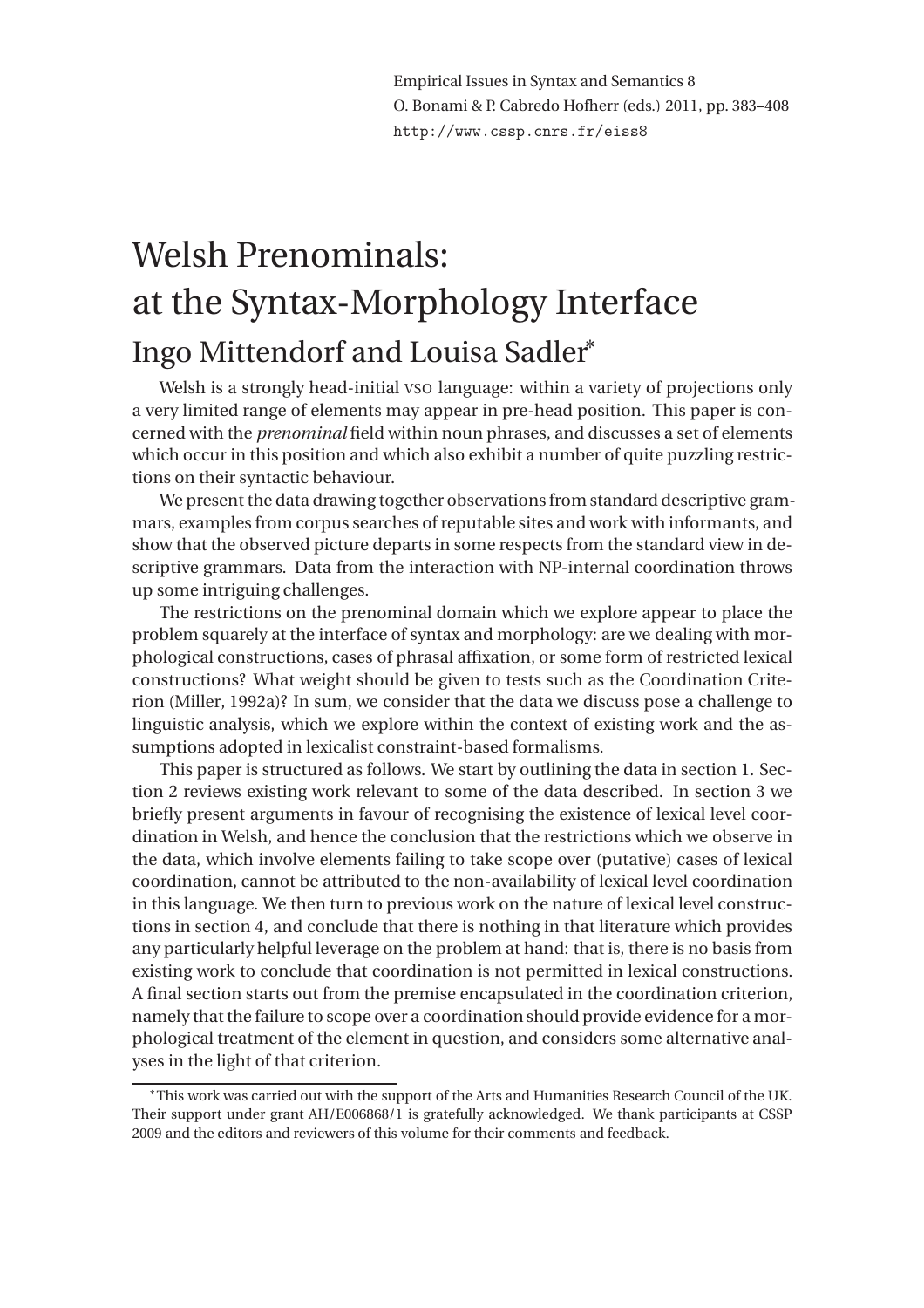# **1 Restrictions on Prenominal Material**

The elements which come before the head noun are fairly few and include the definite determiner *y* and its variants *yr, 'r*, <sup>1</sup> other determiners such as *pob* 'every', *pa* 'which' and *sut* 'what kind of', a set of pronominal possessive markers, a handful or so of adjectives (most occur postnominally) and numerals in Numeral-Noun constructions. The following examples illustrate this range of elements.

| $(1)$ a. y tair cath ddu<br>the three.F cat black                                                    |                             |
|------------------------------------------------------------------------------------------------------|-----------------------------|
| 'the three black cats'                                                                               | (Borsley et al., 2007, 152) |
| bedwaredd wobr<br>$\mathbf{b}$ . $\mathbf{y}$<br>the fourth.F<br>prize                               |                             |
| 'the fourth prize'                                                                                   | (Borsley et al., 2007, 156) |
| c. fy nghari<br>1s car<br>me<br>'my car'                                                             | (Borsley et al., 2007, 156) |
| gwahanol iaith<br>d. y<br>tair<br>the three.F various<br>language<br>'the three different languages' | (Borsley et al., 2007, 156) |

In common with the other Celtic languages, Welsh uses a construction highly reminiscent of the Semitic construct state construction to express possession, in which only the highest possessor in the construction is marked for definiteness. Non-pronominal possessors appear postnominally and will be separated from the head by any adjectival modifiers of the head but will precede any complements.

| $(2)$ siop mab chwaer y meddyg          |                             |
|-----------------------------------------|-----------------------------|
| shop son sister the doctor              |                             |
| 'the shop of the doctor's sister's son' | (Borsley et al., 2007, 184) |

If in contrast the possessor is pronominal, a prehead possessive marker additionally occurs, as  $f_y$  in (1c). The posthead (dependent) pronoun ( $i$  in 1c) may in fact be dropped (and must be absent under certain binding conditions).<sup>2</sup> There is persuasive evidence (see Sadler, 1997; Borsley, 2009, for extensive discussion) that the prehead pronominal marker (generally referred to as a clitic in the theoretical literature on Welsh) is part of the agreement system in Welsh, in which the majority of lexical heads agree with their pronominal arguments. In outline, finite verbs inflect showing agreement with their pronominal subjects, prepositions inflect to agree with their

 $1$ Welsh has no indefinite determiner and uses just the bare noun. A complex set of considerations govern selection of the correct form of the definite article, a matter which is extensively discussed in Hannahs and Tallerman (2006), and briefly reviewed below.

 $2$ The prehead marker (or its mutation effect on the following word) is sometimes absent in nonstandard speech.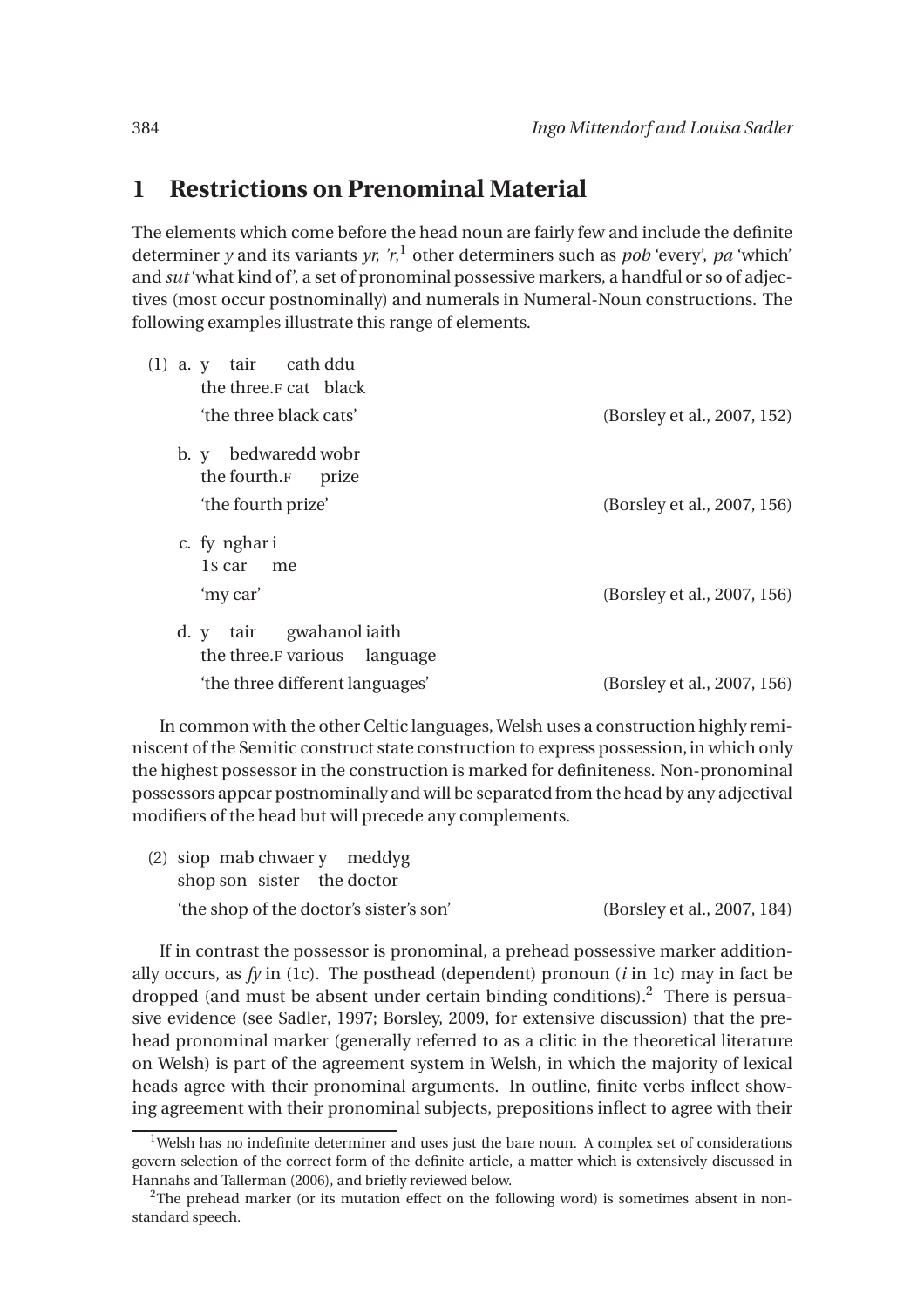pronominal objects, nouns are preceded by agreement clitics coding their pronominal possessors and non-finite verbs take the same set of clitics agreeing with their pronominal objects. As such, and as Borsley (2009) observes, although it is natural to view them as affixes realizing agreement, the fact that they can be separated from the head by (a restricted set of) intervening elements, is problematic for this view.<sup>3</sup>

(3) ei 3SGM old book he hen lyfr (o) 'his old book' (Borsley, 2009, 234)

The standard position for attributive adjectives is postnominal, and the vast majority of adjectives are limited to this position in non-literary Welsh. A small number of adjectives occur only before the noun (and a very few alternate with a difference in meaning according to their position: e.g. *unig blentyn* ' an only child' vs. *plentyn unig* 'a lonely child'): there is then, a strong degree of lexical selection here. The list of adjectives which precede the noun include the following (Borsley et al., 2007; Thomas, 1996): *dewis* 'chosen', *dirprwy* 'deputy', *diweddar* 'deceased', *gwir* 'true, real, genuine', *hen* 'old', *hoff* 'favourite', *cas* 'nasty', *mân* 'minor', *prif* 'main', *unig* 'only', *uchel* 'high'. Such adjectives are in general non-gradable, occur in a fixed order, and are not modifiable by adverbial intensifiers such as *rhy* 'too' or *iawn* 'very'.<sup>4</sup>

Turning now to prenominal numerals, the usual pattern for complex numerals in the traditional vigesimal system is that a simple (lower) numeral precedes the noun (if one is present). The noun is followed by either or both of two components: first the remainder of the complex numerals between '11' and '19' (*ar ddeg* 'on ten' or *ar bymtheg* 'on fifteen'); second, one of the vigesimal numerals '20', '40', '60' or '80', preceded by either *ar* 'on' ('20' only) or *a* 'and' ('40', '60', '80'). In the modern decimal system, all parts of the numeral precede the nominal. Examples are given in (5). A notable aspect of this construction is that the numeral is followed by a *singular* noun as in (5) (for an LFG analysis of this contruction, see Mittendorf and Sadler, 2005).

|       | $(4)$ 11, 13-14 = [Simple Num] N ar ddeg ['+10'] |                                                            |                                                                 |
|-------|--------------------------------------------------|------------------------------------------------------------|-----------------------------------------------------------------|
| 16-19 |                                                  | $=$ [Simple Num] N ar bymtheg ['+15']                      |                                                                 |
| 21-39 |                                                  | $=$ [Simple Num] N (ar ddeg/ar bymtheg)                    | ar hugain $[420]$                                               |
| 41-59 |                                                  | $=$ [Simple Num] N (ar ddeg/ar bymtheg)                    | a deugain ['+40']                                               |
| 61-79 |                                                  | $=$ [Simple Num] N (ar ddeg/ar bymtheg) a thrigain ['+60'] |                                                                 |
| 81-99 |                                                  |                                                            | $=$ [Simple Num] N (ar ddeg/ar bymtheg) a phedwar ugain $[480]$ |
|       |                                                  |                                                            |                                                                 |

(5) a. tri three.M man.M.SG dyn 'three men'

<sup>3</sup>Borsley does not provide an explicit analysis of the prehead material or of the prehead clitic which he suggests (without further discussion) might be taken as a phrasal affix in the sense of Anderson (1992).

<sup>4</sup>*Hen* 'old' can be adverbially modified but in that case must be postposed: *hen ddyn* 'an old man' but *dyn rhy hen* 'a too old man' (Thomas, 1996, 210).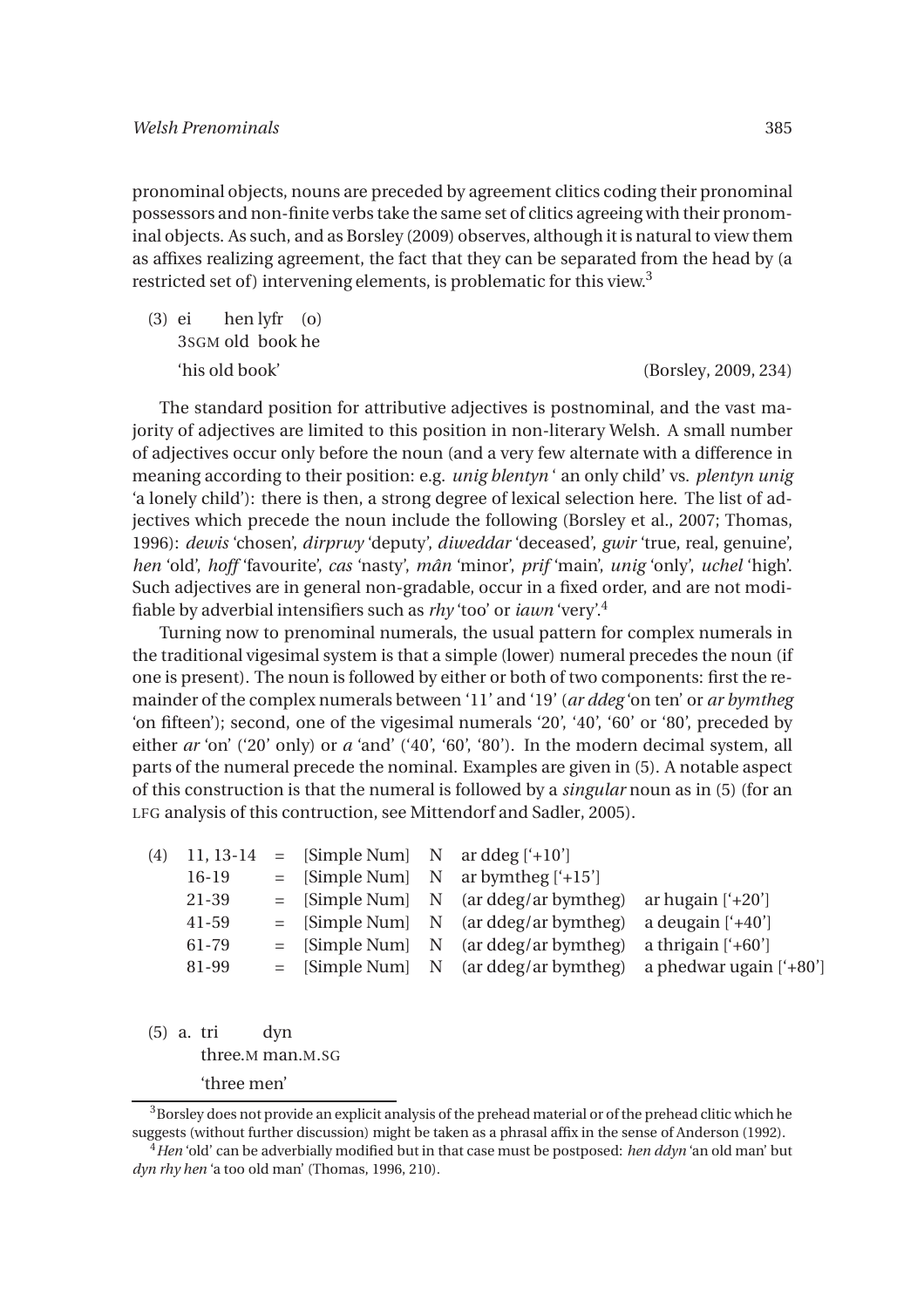- b. un deg tri one ten three.M man.M.SG dyn 'thirteen men'
- c. tri three.M man.M.SG on ten dyn ar ddeg 'thirteen men'

There is also a second, (pseudo-)partitive construction in which the numeral is followed by *o* 'of' and a plural noun. Examples are given in (6) but this construction is not further discussed in the paper; it is the pattern numeral followed by a singular noun which is of relevance here.

- (6) a. tri three.M of man.M.PL o ddynion 'three men'
	- b. un deg tri one ten three.M of man.M.PL o ddynion 'thirteen men'
	- c. tri three.M on ten of man.M.PL ar ddeg o ddynion 'thirteen men'

Particular restrictions on the prehead material begin to emerge when we consider its behaviour in combination with coordination. Thomas (1996, pp. 209, 265) notes that (some) pre-nominal material cannot take scope over a following coordination. For example, in (7) the definite article must be repeated.

- (7) y dynion a'r the men and=the girls merched *vs.* vs. \*the men \*y dynion a and girls merched 'the men and girls' (Thomas, 1996, 265)
- (8) y tadau a \*('r) meibion the fathers and the sons the fathers and sons

As shown in the following example, the same is true of the proclitic possessive pronoun. In (9) the clitic pronoun *ei*∼*'i*<sup>5</sup> must be repeated, but the post-nominal pronoun *hi*, which doubles the prenominal clitic(s) occurs only once and thus scopes over the coordination.

<sup>5</sup>Note that the 3SM and 3SF clitic pronouns *ei*∼*'i* are homophones (and homographs) but trigger different Initial Mutations: *tad* 'father', *ei dad* (/t/  $\Rightarrow$  /d/) 'his father', *ei thad* (/t/  $\Rightarrow$  / $\theta$ /) 'her father'.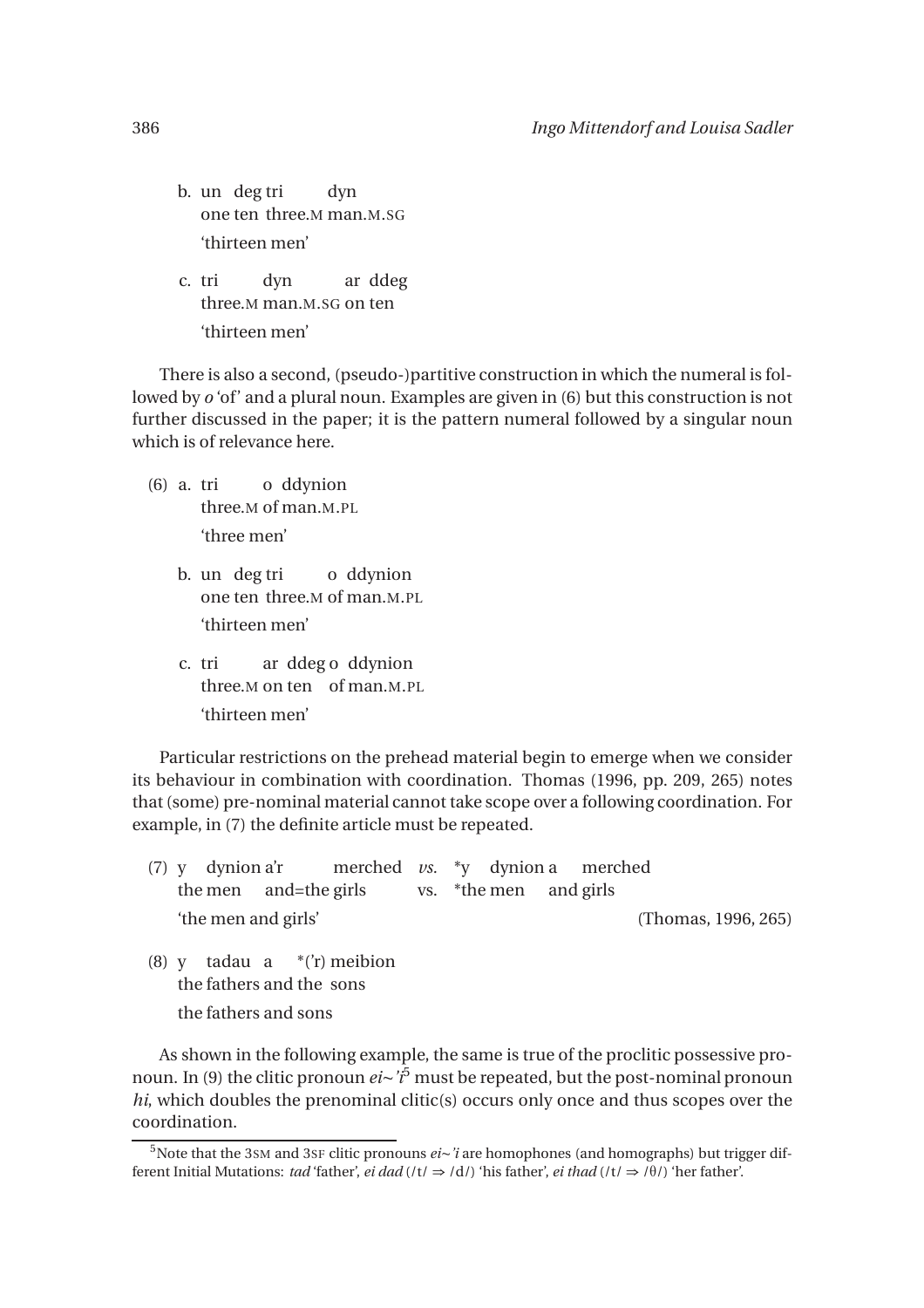(9) ei ffagots a'i 3SF faggots and=3SF peas 3SF phys hi 'her faggots and peas' (Thomas, 1996, 209)

(10) ei wasanaeth, ei gyflog, ei weision, ei 3SM services, 3SM wages, 3SM servants, 3SM government, 3SM company lywodraeth, ei gwmni a'i and=3SM country wlad

In the pseudo-partitive construction, the numeral can take wide scope over a coordination but this seems to be impossible in the numeral noun construction.

- (11) pump o fechgyn a five of boy.PL and girl.PL merched 'five boys and girls'
- (12) \*pum bachgen a five boy.SG and girl.SG merch 'five boys and girls'

Thomas (1996) also mentions prenominal adjectives as being subject to this same restriction, but the examples that he provides (13) to demonstrate repetition of the pre-nominal adjective are problematic since they also contain clitic pronouns or the definite determiner, for which it is independently established that these must be repeated. Since the adjective intervenes between the clitic/determiner and the noun by necessity it must also be repeated. To establish this point more firmly further investigation is necessary to show that pre-nominal adjectives are independently unable to occur with a nominal coordination.<sup>6</sup>

- (13) a. ei hunig fab a'i 3SF only son and=3SF only daughter hunig ferch 'her only son and daughter '
	- b. yr hen ddefaid a'r the old sheep.PL and=the old pigs hen foch 'the old sheep and pigs'

However, this simple generalization, that no prenominal material can take scope over a coordination within the noun phrase, turns out to be not completely accurate. We base this view, which partly contradicts descriptions given in Thomas (1996, pp.

<sup>6</sup> In our data work, one informant did accept *hen ddefaid a moch* for 'old sheep and [old] pigs', but this informant exceptionally also accepted a number of other examples with wide scope numerals, and thus these judgements cannot be taken to establish the grammaticality of such structures more widely. The judgements of this (*bona fide*) native speaker were curiously at odds with those of other speakers on a number of data points concerning the behaviour of prenominal numerals, for which we have no explanation.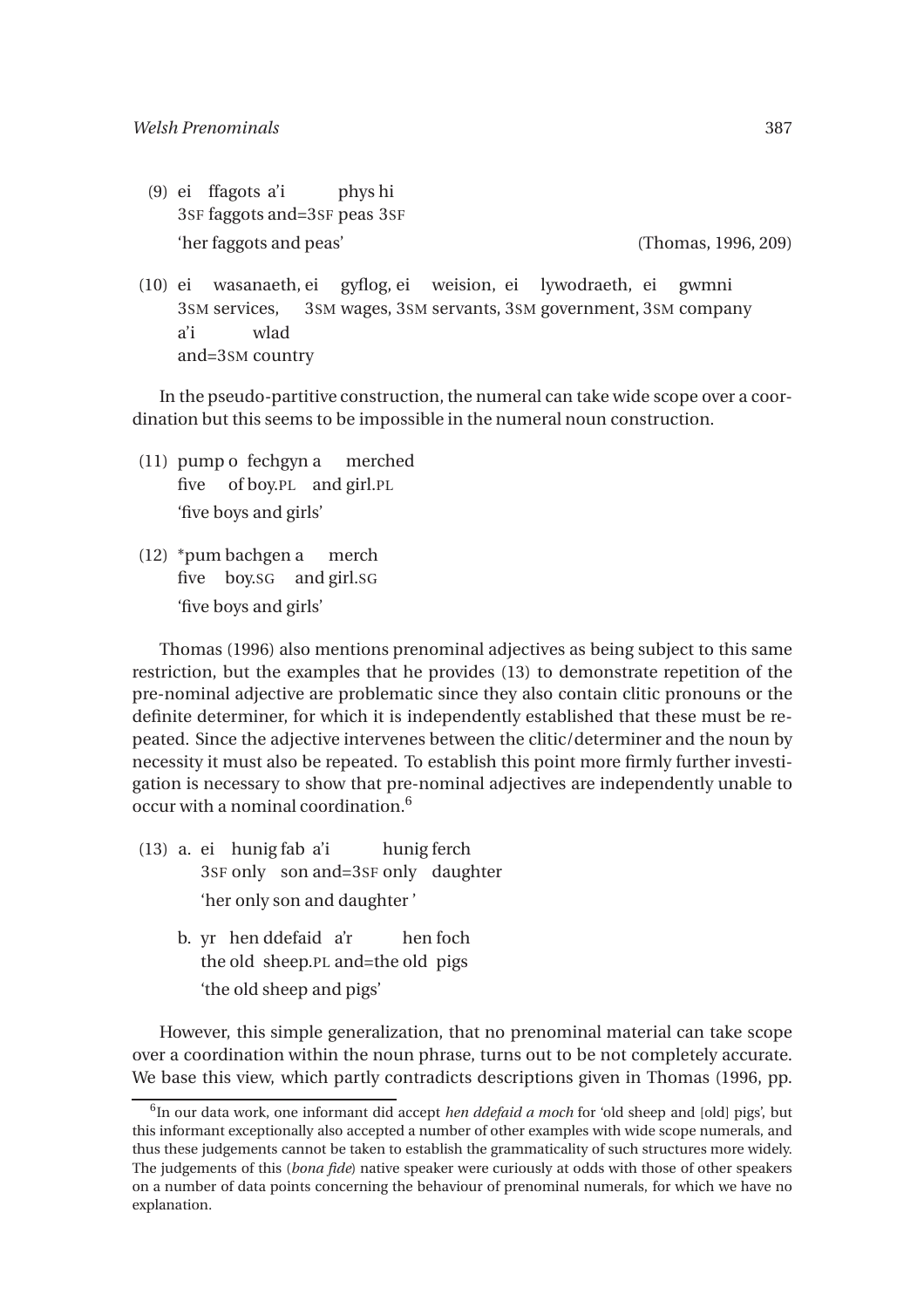209, 265) on searches in the *Cronfa Electroneg o Gymraeg* (CEG, Ellis et al. (2001)) and work with native informants. The main points to emerge would seem to be as follows:

Although the definite article and possessive clitics, both arguably determiners, must be repeated as in (7) and (9) the same rule does not apply to the determiner *pa* 'which', which can take wide scope over a coordination. The scoping issue therefore has nothing to do with determiners per se:

(14) pa which individuals and institutions unigolion a sefydliadau 'which individuals and institutions'

Contra the assumption above, text data and native speaker information suggest that a pre-nominal adjective can take wide scope over a coordination:

(15) prif gylchgronau a phapurau newydd Cymru main journals and papers news Wales 'the main journals and newspapers of Wales'

Where the article (or a possessive) precedes Adj + [N + N], it is **not** repeated.

- (16) a. yr unig feirdd a the only poets and men-of-letters llenorion 'the only poets and men of letters'
	- b. yr hen Azteciaid a the old Aztecs and Spaniards those Sbaenwyr hynny 'those old Aztecs and Spaniards'
	- c. y gwahanol afiechydon a the different illnesses and diseases chlefydau

Wherever we found examples of pre-nominal adjectival coordinations, the article and possessives are repeated with each conjunct. (Note: one informant was unhappy with 17a).

- (17) a. yr unig a'r the only and=the main character prif gymeriad 'the main and only character'
	- b. y prif gymeriad a'r the main character and=the only one unig un

If a numeral in the plain construction is separated from a N-coordination, it apparently can take wide scope over the coordination:

(18) \*pum [llyfr five [book.SG and film.SG]a ffilm]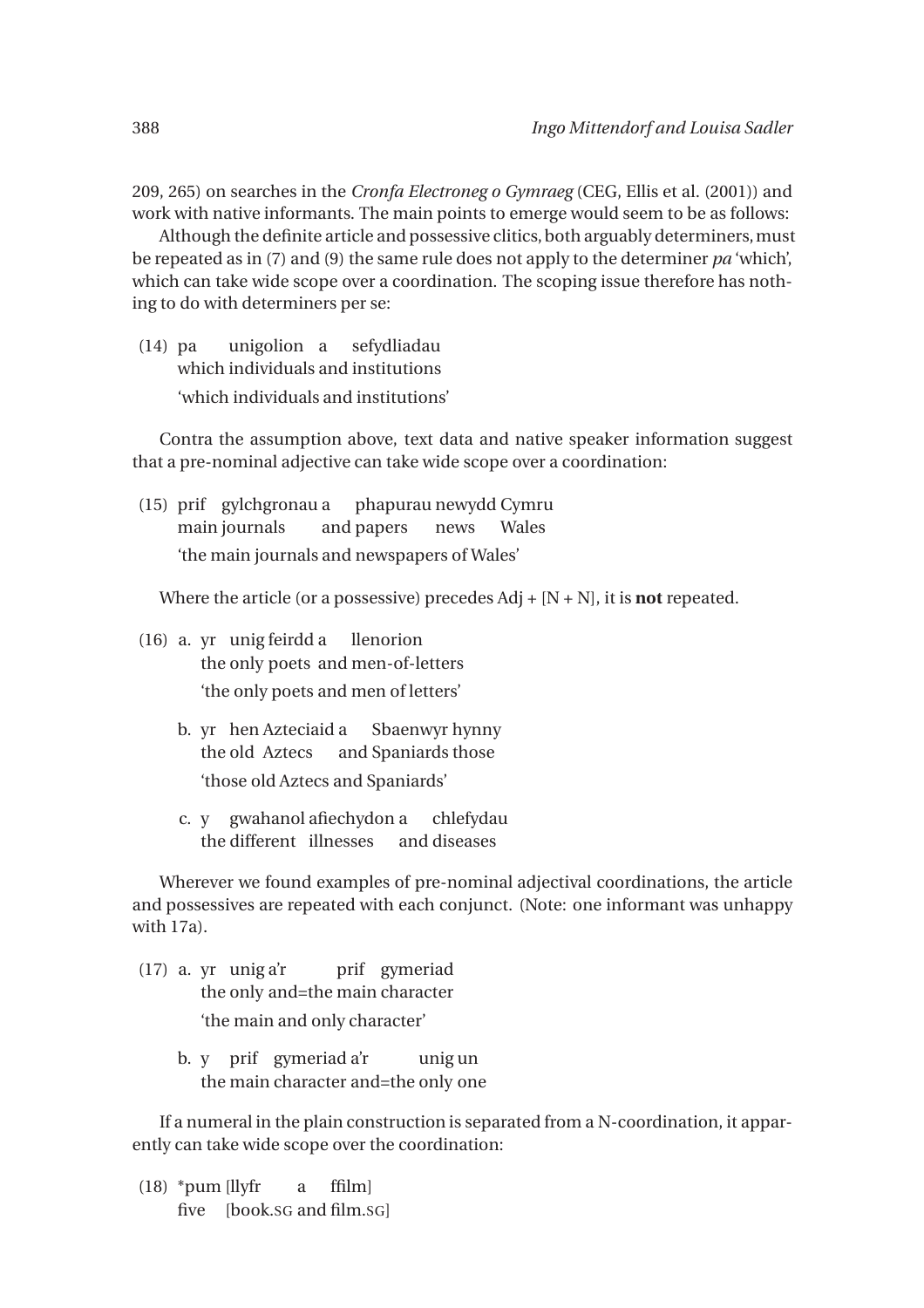- (19) pum hoff five favourite [book.SG and film.SG] [lyfr a ffilm]
- (20) y pum prif nod the five main aim.SG and objective.SG ac amcan 'the five main aims and objectives'

On the other hand, if the first coordination in the NP is one of ordinal numbers numerals, the determiner appears on each conjunct (21). (A similar coordination of pre-nominal adjectives is unacceptable for many speakers, but where it occurs, or is accepted, the pattern is the same as for (21).)

(21) y trydydd a the third and the fourth \*('r) pedwerydd mis month

This section has presented some quite complex restrictions on the prenominal position within the Welsh noun phrase. Having first noted that the only elements which occur prenominally are a small set of determiners, a handful of adjectives, a set of pronominal markers and numerals in Numeral-Noun construction,we have then shown that this material is subject to further restrictions which are apparent when we consider the behaviour of such prenominal material in interaction with coordination.

#### **2 Previous Analyses**

#### **2.1 Previous Analyses of the Definite Determiner**

As noted above, the Welsh definite determiner has three forms *y, yr, 'r* and the selection of the correct form is determined by a complex interplay of phonological and other factors. This matter is discussed extensively in Hannahs and Tallerman (2006) and we briefly present their approach in this section. The analysis in Hannahs and Tallerman (2006) is essentially concerned only with the matter of explicating this choice of forms, and does not address the nature of the constituent structure in any detail or provide any discussion or proposal as far as the coordination facts are concerned. As for the choice of form for the definite determiner, firstly, *yr* precedes a V- or *h*-initial element, *y* precedes a C-initial element, as in *yr afon* 'the river', *yr haul* 'the sun', *y dyn* 'the man'. This holds irrespective of whether the immediately following material is a noun or an adjective or numeral:

| (22) | brif ddinas<br>the main city             |                                    |
|------|------------------------------------------|------------------------------------|
|      | 'the capital city'                       | (Hannahs and Tallerman, 2006, 783) |
|      | $(23)$ yr unig blentyn<br>the only child |                                    |
|      | 'the only child'                         | (Hannahs and Tallerman, 2006, 783) |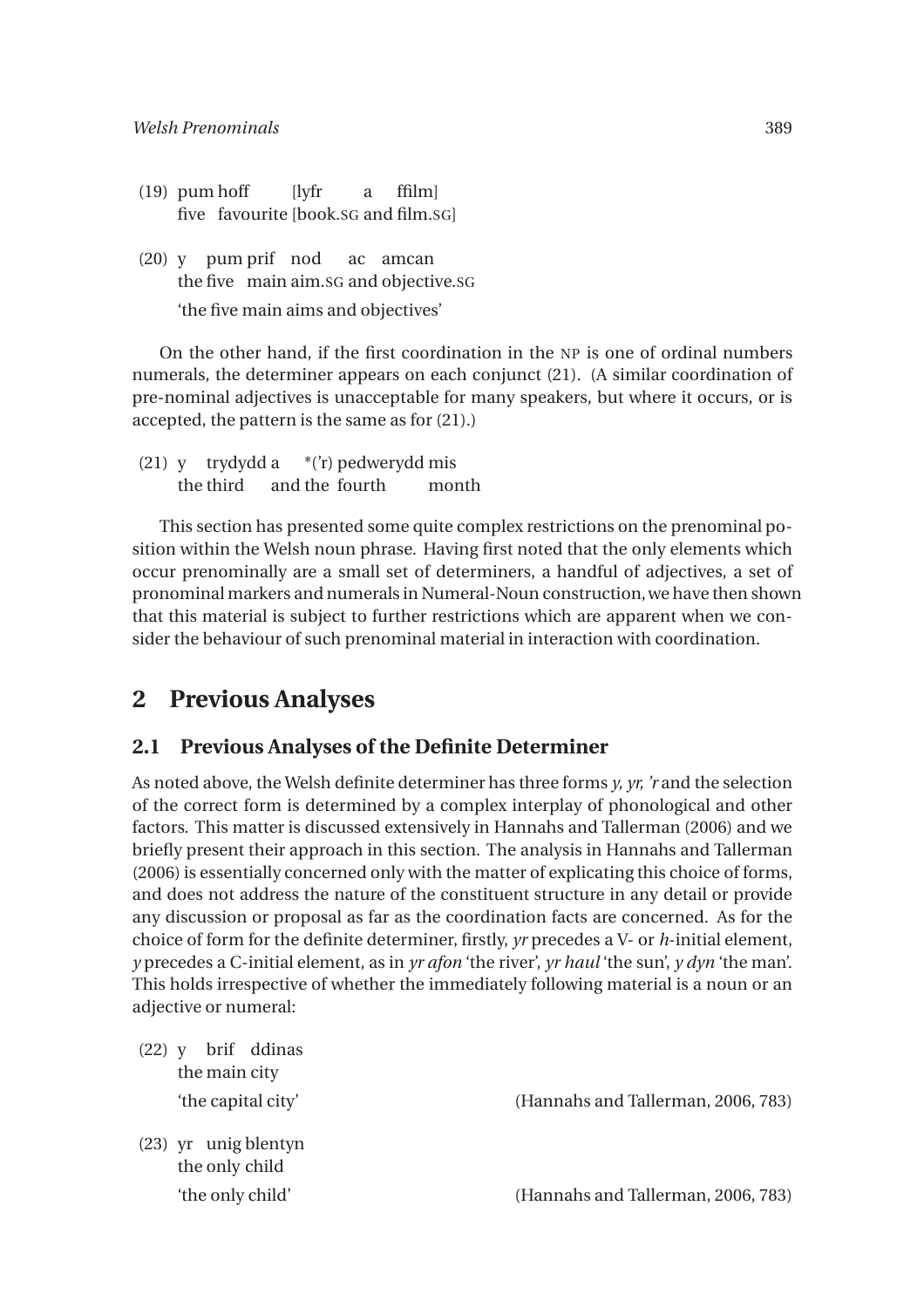Secondly, *'r* follows a V-final element and satisfaction of the environment for*'r* overrides selection of the other two.

(24) a. o'r from=the book llyfr 'from the book'

> b. yn PROG sing=the hymn canu'r emyn

'singing the hymn' (Hannahs and Tallerman, 2006, 783)

Thirdly, with respect to *yr/y* alternation, the **post-mutation** form of the following element determines the selection of the article form, even though the article itself actually provides the environment governing soft mutation (of FSG forms). Thus, FSG forms appear in soft mutated form after the definite article, and the effect of soft mutation on an initial *g* is to remove the segment, so that in soft mutated for, a *g-* initial word may be vowel initial. In this circumstance, the prevocalic variant *yr* is selected:

|    | $(25)$ a. glasog        | y lasog  | (Hannahs and Tallerman, 2006, 785) |
|----|-------------------------|----------|------------------------------------|
|    | gizzard.FSG the gizzard |          |                                    |
|    | b. gardd                | vr ardd  |                                    |
|    | garden.FSG the garden   |          |                                    |
| C. | glo                     | y glo    |                                    |
|    | coal.MSG                | the coal |                                    |

Hannahs and Tallerman (2006) establish that (i) the alternation between the three article forms is not amenable to a straightforward phonological treatment (it is not a simple case of allomorphy), and (ii) in terms of overall architecture, they treat the article as a syntactic word (occupying a c-structure node) but as phonologically enclitic onto the previous word (in the case of *'r*). Note that this phonological encliticization is promiscuous as to host and therefore quite un-affixlike. In order to account for the fact that the post-mutation form of the following element determines the choice between *y/yr*, Hannahs and Tallerman (2006) adopt an architectural assumption which does not sit well with a standard lexicalist approach, in that they permit tiered insertion of lexical items into already generated trees, with different elements entering the tree at different points in a derivation.

#### **2.2 Possessor Agreement Markers**

Sadler (1997) considers the morphosyntactic status of the phonologically proclitic prehead pronominal forms which encode possessors in nominal structures (26), objects of non-finite verbs (27) and the SUBJ of non-finite *bod* ('be') in I, as exemplified in (28).

(26) *fy mhen (i)* 1S head (1S) 'my head'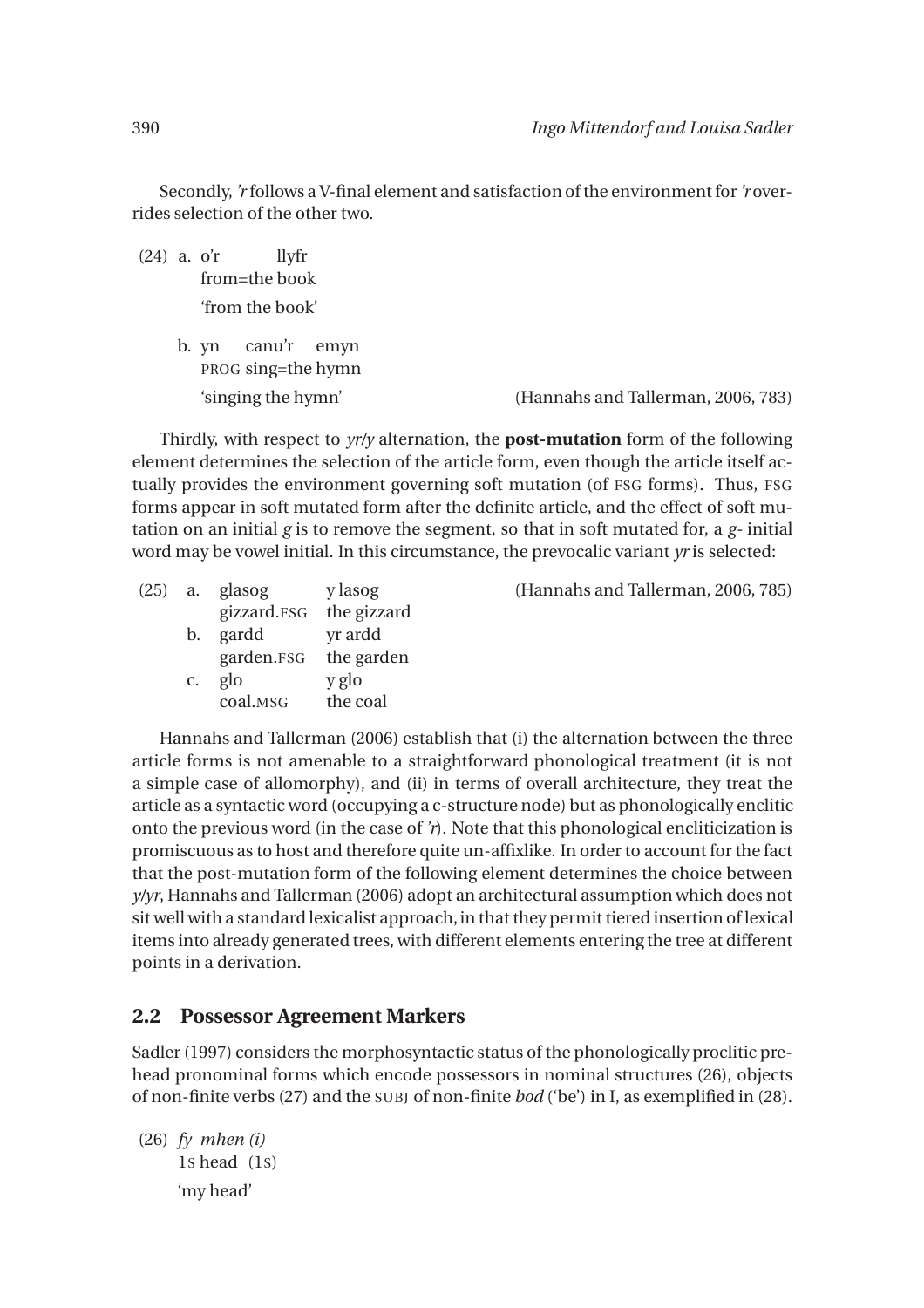- (27) Wyt be.PRES.2S you=ASP think ti'n meddwl y bydd PT be.FUT.3S the king ASP 1P kill y brenin am *ein lladd ni*? 1P 'So you think that the king will wish to kill us?'
- (28) Dywedodd Gwyn *ei fod ef* yn ddiog. say.PT.3S Gwyn 3SM be 3SM PT lazy 'Gwyn said he is lazy.'

The fact that these weak forms are generally referred to as clitics in the theoretical literature does not settle their analysis. As is well known, some (pre-theoretical) clitics turn out to be canonically positioned *affixes*, combining with their structural (and prosodic) host in the morphology, subject to the rules of the word-formation component and of the lexical phonology. Such (pre-theoretical) clitics, when correctly viewed as affixes turn out to display no mismatch whatever between their structural (morphosyntactic) and phonological or prosodic behaviour. The affixal status of such 'clitics' may be evidenced by the existence of lexical exceptions and idiosyncratic allomorphic variation, haplology, suppletion, ordering with respect to other affixes, indeed, by any behaviour symptomatic of a lexical origin. A clitic which is in fact a word-internal affix will, given Lexical Integrity, have no syntactic representation at all. An analysis along these lines, within a lexicalist framework, is proposed for the French (object) clitic pronouns in Miller (1992a).

At the other end of the spectrum are clitics which turn out to be (true) *syntactic clitics* or *bound words*. A syntactic clitic is a syntactic  $X^0$  element which forms a transparent syntactic construction with its (syntactic or structural) host, but which does not have the phonological status of a word. Bound word clitics involve interactions at the boundary between syntax and the phrasal phonology. A syntactic clitic (bound word) will show no morphological or lexical phonological interaction with its (structural or prosodic host), since its phonological and its constructional (structural) attachment is post-lexical. It can be expected to participate as other  $\mathrm{X}^0$  categories do in syntactic processes. As is well established, a single bound word may have different syntactic and prosodic hosts, being for example, (syntactically) proclitic and thus initial in its syntactic constituent, and prosodically enclitic on the preceeding word.<sup>7,8</sup> Sadler (1997) argues that the Welsh pronominal clitics should be treated as combining syntactically with their host: that is, as elements which occupy a c-structure node. There are no lexical exceptions to the availability of pre-head (prefixal) cliticisation in Welsh (although the choice of forms may be phonologically conditioned by surrounding elements), and

<sup>&</sup>lt;sup>7</sup>It has been argued that a number of (pre-theoretic) clitics do not fit into this simple picture. Essentially these clitics (variously termed *lexical clitic, phrasal affix, edge inflection*) appear to show a mixed behaviour, combining the morphophonological interactions of an affix with the syntactic positioning and low selectivity of a syntactic clitic. A series of articles (Zwicky, 1987; Lapointe, 1992a,b) suggest that the English possessive marker is one such element: a typical account is Halpern (1995)'s analysis which uses two sorts of feature, a *trigger* and a *marker* feature to introduce and spell out the possessive.

<sup>8</sup>Unambiguous evidence of a syntactic relationship/attachment of clitic and host is evidence for a (phonologically) bound word analysis over an affixation analysis, since the clitic-host relationship is syntactically transparent, but this sort of evidence is difficult to find. Tests such as low selectivity do not distinguish properly between phrasal affixation and syntactic cliticisation, since obviously phrasal edge phenomena are not sensitive to their host in syntactic terms.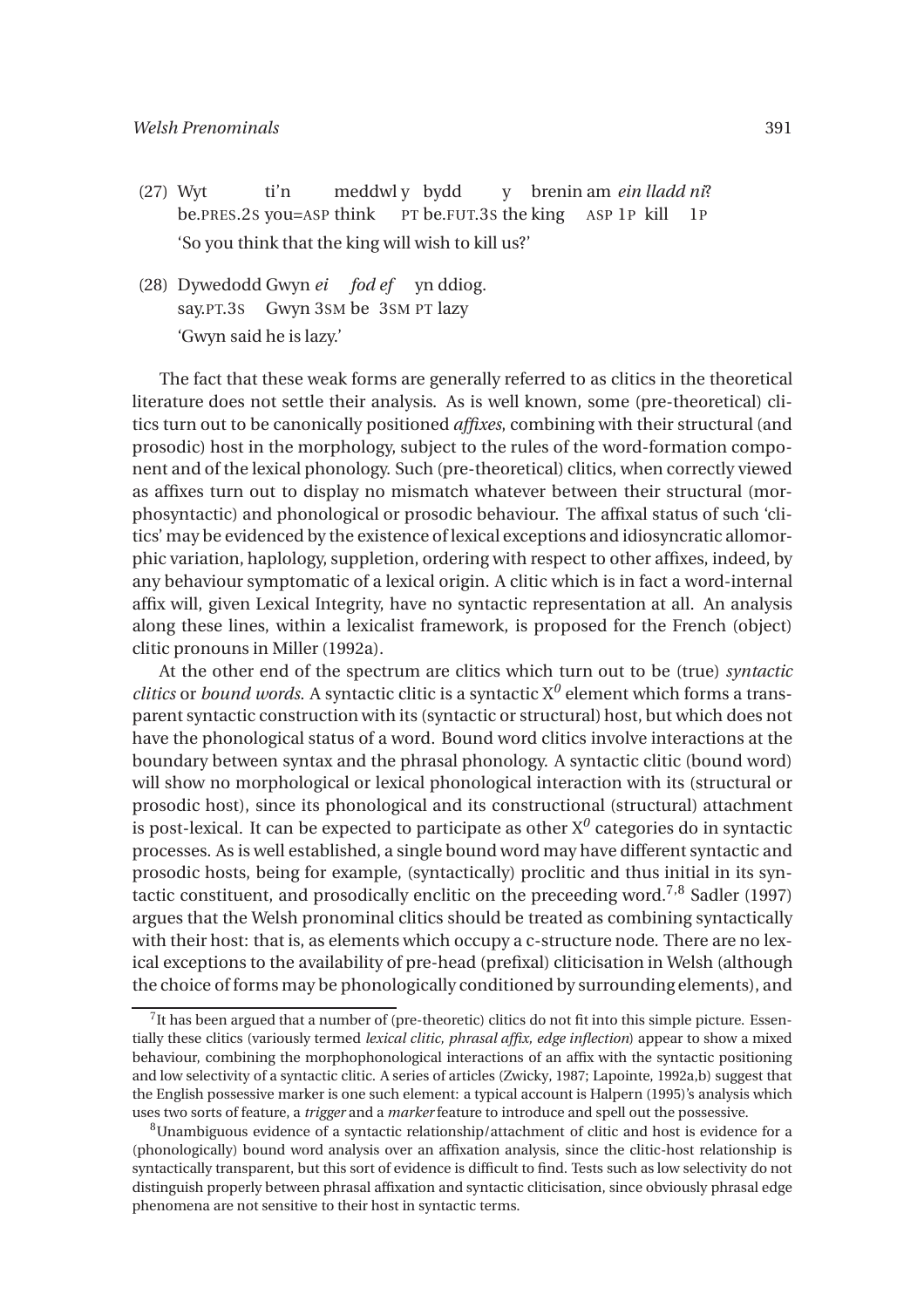as shown above in (26-28), the (same) clitic forms occur both with nominal and nonfinite verbal heads. This widespread and exceptionless distribution is suggestive of a syntactic rather than a morphological source. In sum, we argue that there is substantial evidence that the morphosyntactic relation between the pronominal form and the head is syntactic rather than morphological, from the interpolation of lexical material between the pronoun, namely numerals and those adjectives which may occur prenominally. Note in particular the form with disjoined numerals in (30).

- (29) ei hen gi mawr (hi) 3SF old dog big (3SF) 'her big old dog'
- (30) ei ddwy neu dair cyllell 3SM two or three knife 'two or three knives'

Working within LFG, Sadler (1997) proposes expanding Bresnan (2001) configurational structure-function mapping principles to admit lexical adjunction to lexical heads, where such lexically adjoined elements may map either to an argument function (under certain conditions) or to an adjunct function, and hence adopting a cstructure analysis along the lines of (32) for an example such as (31).

(31) ei hen gi 3SM old dog (32) <sup>N</sup> D ei N A hen N gi

In a recent paper, Borsley (2009) is concerned with the analysis of agreement phenomena in Welsh more broadly, and hence with the analysis of the prenominal pronominal clitics. The main thrust of Borsley's argument is that agreement is governed by linear order in Welsh, rather than by configurational structure or by grammatical functions/predicate argument relations: a head inflects to show agreement with an immediately following pronominal NP. In Welsh, N, P and V heads all show agreement with pronouns: (33) provides examples showing prepositions inflecting for a following pronominal object. He treats agreement at the superficial level of linear structure encoded in the HPSG DOM feature.

| (33) | arnaf              |     | arnon  | ni   |
|------|--------------------|-----|--------|------|
|      | on.1s              | me  | on.1P  | us   |
|      | arnat              | ti  | arnoch | chi  |
|      | on.2s              | you | on.2P  | you  |
|      | arno               | fo  | arnyn  | nhw  |
|      | on.3MS             | him | on.3P  | them |
|      | arni               | hi  |        |      |
|      | on.3 <sub>FS</sub> | her |        |      |
|      |                    |     |        |      |

(Borsley et al., 2007, 199)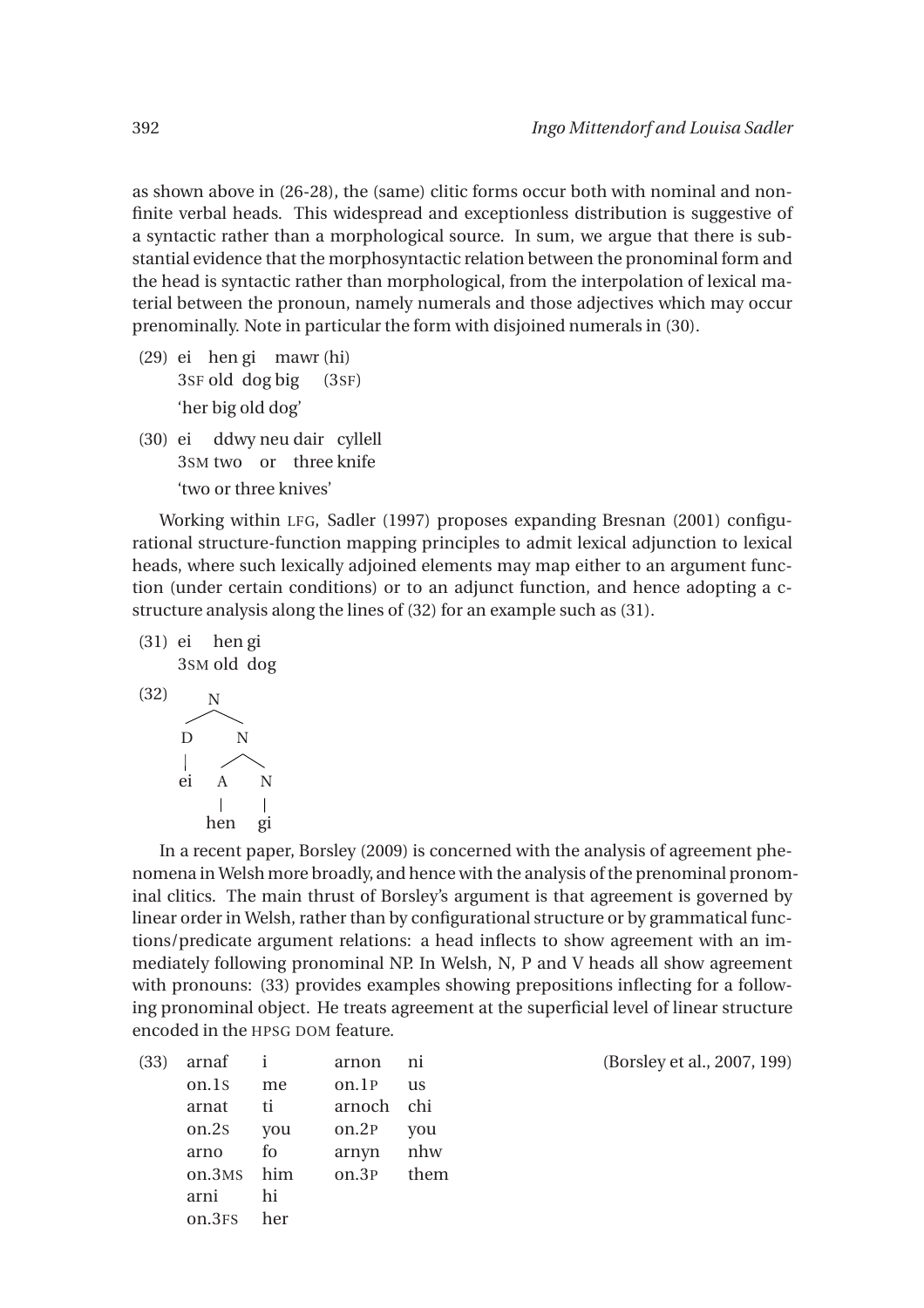In the case of pronominal possessors, agreement shows up in the form of the prenominal clitic doubling an optionally expressed pronominal possessor in postnominal position. It will be recalled however, that in the case of nominal agreement, there is an additional complication in that postnominal adjectives intervene between the nominal head and the pronominal agreement controller. Given that postnominal APs do in fact intervene, he assumes that "adjectives are adjoined to a preceding noun, forming a complex nominal constituent" (Borsley, 2009, 236). The constituent structure which he adopts is shown in (35) (note that the nodes are complex data structures which are highly abbreviated here). It is assumed that the nominal and any following APs undergo 'compaction' in the DOM feature so that they occur together as a single element directly preceding the pronominal argument in the linear order.

(34) cath cat(FS) big black fawr ddu 'a big black cat'

 $N[+Fem]$ N[+Fem] AP N[+Fem] AP ddu  $\overline{\phantom{a}}$  $\overline{\phantom{a}}$ cath fawr

As for the exponence of agreement itself, that is, the prehead clitic, Borsley does not address this matter in any detail at all (the abbreviated representation of *ei dad o* 'his father' shows *ei dad* as a N), beyond remarking in passing that his assumption is that such clitics are phrasal affixes in the sense of Anderson (1992). Beyond this remark, the account is not very explicit on the issue of prenominal material intervening between the clitic exponent of agreement and the nominal head: 'I am assuming that noun phrases contain a possibly complex head. If numerals and pre-nominal adjectives.... are part of this head, then the head will always be domain initial" (Borsley, 2009, 257).

In summary then: Sadler uses lexical structures for the possessive clitic but this does not capture the coordination restriction. Borsley does not give an explicit analysis but suggests that the possessive clitics might be phrasal (agreement) inflections. Again, no analysis is provided of the coordination restriction.

#### **2.3 Prenominal Adjectives and Numerals**

The vast majority of attributive adjectives in Welsh occur postnominally, occurring directly after the head noun, preceding any complements of that noun. Much of the derivationally-based syntactic literature on the structure of the Welsh (and Irish) noun phrase adopts some form of N movement analysis, and is principally concerned with accounting for this N > Adj word order (see Rouveret, 1994; Duffield, 1996, for example): a typical approach is that of Rouveret (1994) which proposes an analysis in which N moves to a Num projection intervening between D and N. In this analysis, prenominal adjectives are assumed to be APs adjoined to NumP rather than to NP: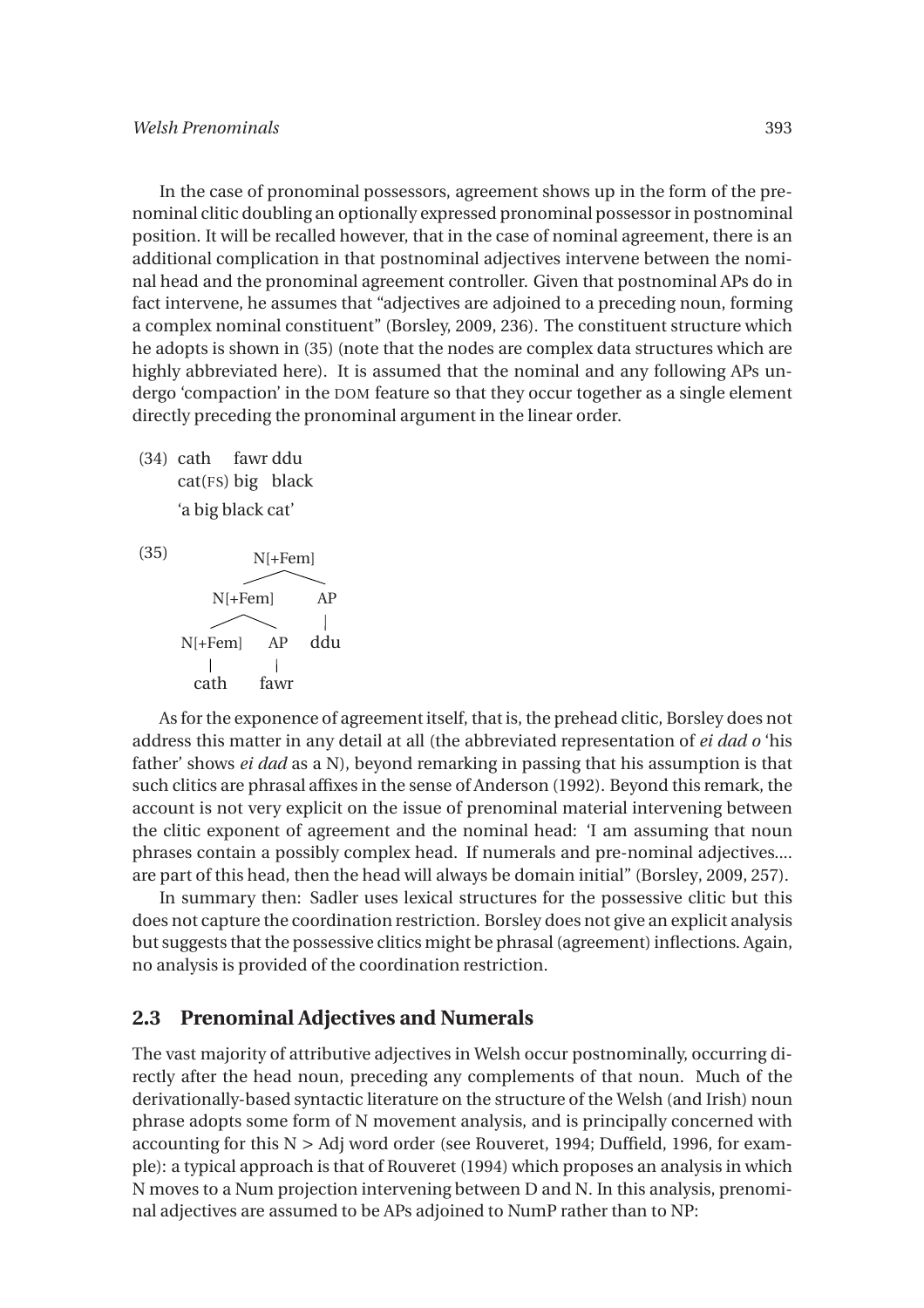$(36)$  yr hend $\hat{y}$ the old house big mawr 'the big old house'



Both Sadler (2003) and Willis (2006) point out a number of significant empirical and theoretical problems with the head raising analysis, and adopt non-head raising analyses in which postnominal adjectives are right-adjoined: Sadler (2003) is explicit in adopting a lexical adjunction structure along the lines illustrated in (32) for the prenominal material (see 39). None of these accounts, however, provide an analysis of the interaction of prenominal material with coordination.

(38) pedwar hoff four favourite programme Mair raglen Mair 'Mair's four favourite programmes'



In conclusion then, previous work provides a range of approaches to at least some of the prenominal data, and suggests that at least some of these constructions might be best treated using lexical level constructions, but it seems that none of the existing accounts provides any real analysis of the restrictions we observe, particularly as far as the interaction with coordination is concerned. Most work had adopted a syntactic approach but there are some underdeveloped suggestions in the existing literature that agreement clitics might be treated as phrasal affixes.

In the following section we turn to the question of the existence (or otherwise) of lexical level coordination, first reviewing and accepting the arguments of Abeillé (2006)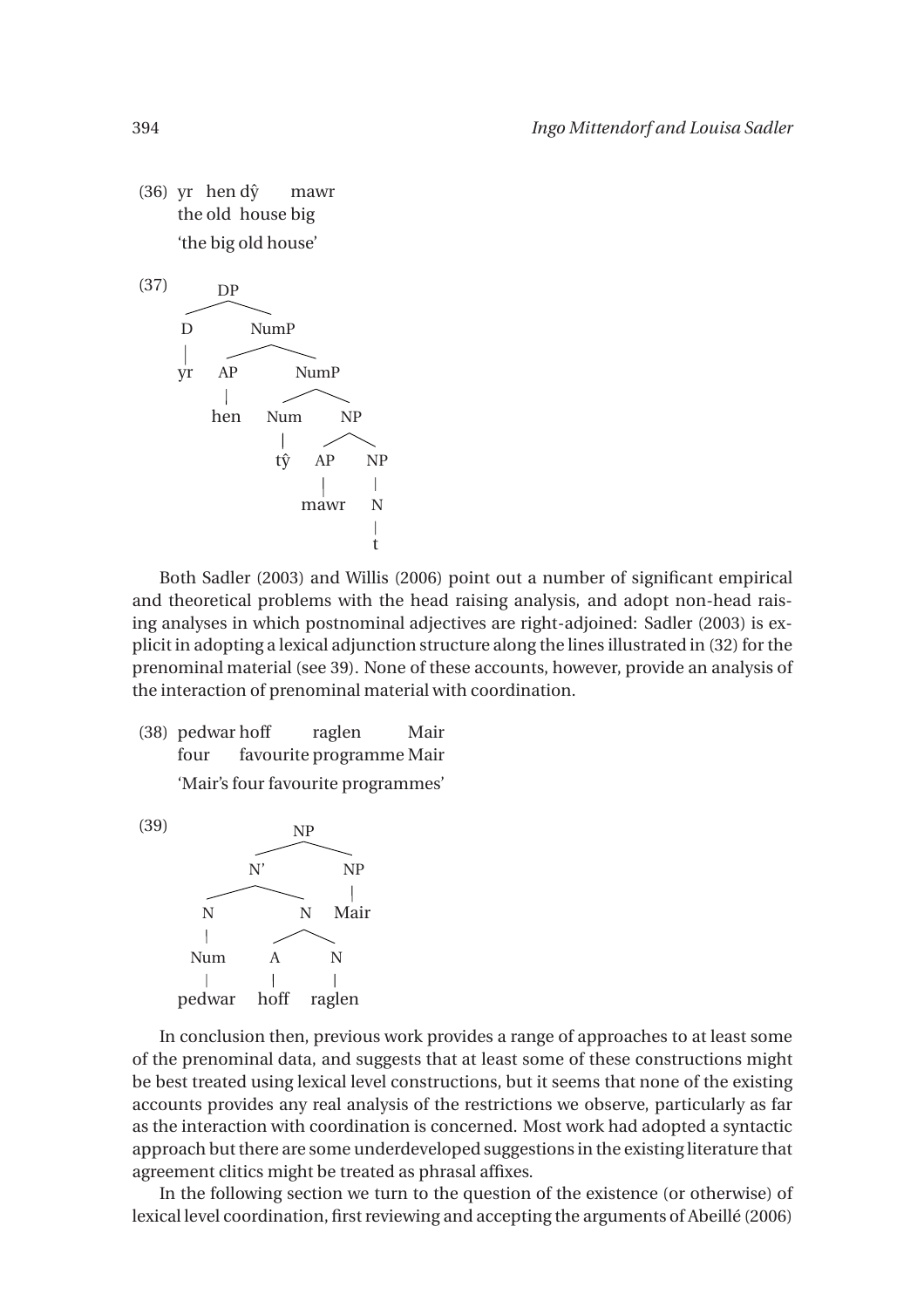in defence of lexical coordination and then providing evidence that lexical level coordination exists in the grammar of Welsh. If this is correct, then the observed restrictions do not follow from the unavaibility of lexical coordination.

# **3 Lexical Coordination**

Although previous literature does contain some suggestions to the contrary, Abeillé (2006) gives clear and extensive evidence for the existence of lexical level coordination, showing *inter alia* that you can lexically coordinate weak forms such as French definite determiners (*Paul cherche* **le ou la** *responsable* 'Paul is looking for the(M) or the(F) person responsible'), and that weak forms (which are  $\mathrm{X}^0$  categories) occur as sister to a lexical coordination as in *Ce malade mange et boit* **mieux** *depuis quelques jours* ('That sick person has been eating and drinking better for a few days now').<sup>9</sup>

Additionally, she provides interesting evidence for French that at least some instances of lexical level coordination are subject to semantic constraints, evidence which may well be relevant to an analysis of the Welsh data. For example, coordinated  $V^0$ must be of the same type and need to assign the same semantic role to the arguments which they share, similar to a requirement that they form a natural coordination. In respect of verbs, she states "with an additive conjunction [as opposed to RNR:IMLS], the two coordinated verbs must be understood as forming a natural activity, or a natural class of process, so that they denote one (possibly complex) event" (Abeillé, 2006, 17).<sup>10</sup> Similarly, "there is a semantic constraint on lexical additive coordination of As, similar to that on Vs, namely that lexically coordinated adjectives must denote one (possibly complex) property" (Abeillé, 2006, 24).

- (40) une belle et grande piscine
	- a beautiful and large swimming-pool

Moreover putative  $\mathrm{X}^0$  coordinations may occur in some positions which are known to be (in her terminology) 'light' - an example is the Danish syntactic noun incorporation (SNI) construction discussed by Asudeh and Mikkelsen (2001) where the syntactically incorporated N can be an N coordination (but not a normal phrase). In summary, then, we have every reason to assume that in principle, lexical level coordination is possible in Welsh.

Examples of the type illustrated in (16c) and (19) (those in which, unexpectedly, a definite determiner, numeral and/or adjective **can** take wide scope over a nominal coordinateion) above would appear to involve lexical level coordination, as do the following examples with *prif* 'main' (unless otherwise noted, examples are taken from CEG and the UK Welsh language websites):

#### (41) a. o'r from=the main events prif ddigwyddiadau a and movements symudiadau

 $^9$ The use of data involving elements which are known to combine only with  $\mathrm{X}^{0}$  categories is crucial in defending a lexical coordination analysis over an alternative analysis using RNR.

<sup>10</sup>In this connection she contrasts *cinq voitures et camions* with *cinq voitures et maisons* which is permitted given the right sort of context: *les cinq voitures et maisons qui ont été saccagées la nuit dernière*. (Note however, that she also observes that this argument is weakened by the fact that this sort of constraint appears also to be true of  $N'$  coordination in French, and so is perhaps not a decisive argument.)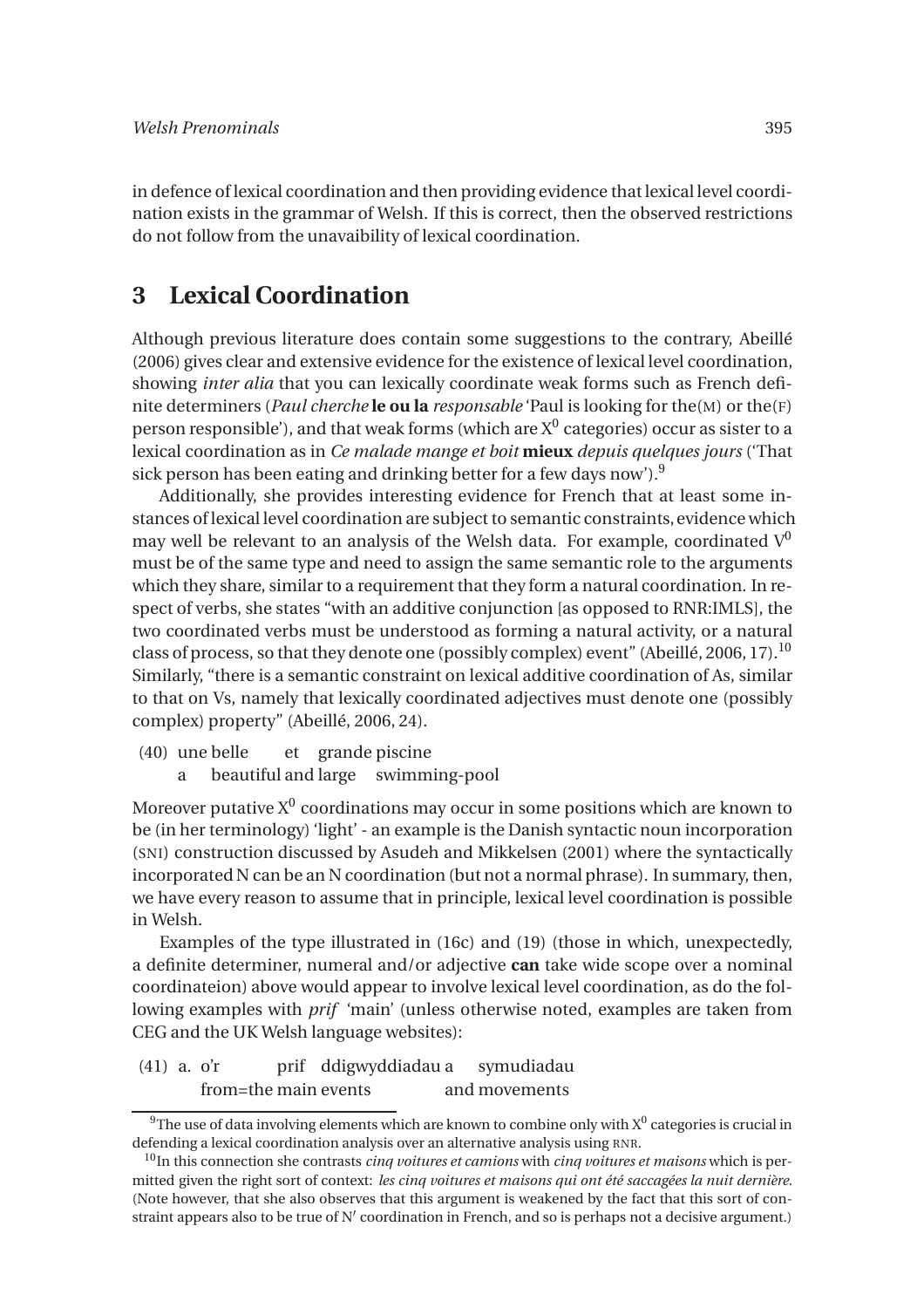'from the main events and movements'

b. y prif ddatganiadau a the main statements and perceptions dehongliadau 'the main statements and perceptions'

Though we wholeheartedly agree with the position advanced in Abeillé and see absolutely no reason to exclude it in principle, it remains nonetheless true that lexical level coordination is actually quite difficult to establish in Welsh in general, partly because of the very close connection between preverbal particles and the following verbal elements. So, for example, the progressive marker *yn* must in general be repeated before a verb noun (cf. Jones, 1976, p. 86): "With a chain of verb-nouns, if *yn* is placed before the first verb-noun, it is required also before all the others ...".

(42) Yr oeddynt yn PRT were.3PL PROG eat bwyta, yn PROG drink PROG buy yfed, yn prynu, yn PROG sell gwerthu (Lk 17:28, quoted from Jones, 1976)

In principle, (42) could involve phrasal (VP or AspP) coordination, or lexical level coordinations matching in PROG. In order to establish that this is lexical level coordination, one would need first to establish that the particle and the (non-finite) verb form a lexical level construction (see below).<sup>11</sup> What is of interest, then, is that even in a (moderately) conservative text such as the recent 1988 (rev. 2002) Welsh Bible translation *Y Beibl Cymraeg Newydd*, while the requirement to repeat the particle generally holds, a few exceptions can be found, and these would seem to indicate lexical level coordination:

- (43) a. fel llew yn like lion PROG raven and roar (Ps 22:13) rheibio a rhuo 'like a ravening and roaring lion'
	- b. y PRT is mae 'n PROG go mynd a and come like shadow (Ps 39:6) dod fel cysgod 'he comes and goes like a shadow'
	- c. Bûm yn was.1S PROG wait disgwyl a and wait disgwyl wrth yr ARGLWYDD for the  $(Ps 40:1)$ 'I was waiting and waiting for the Lord'

Having accepted, then, that not only is there no reason in principle to exclude lexical coordination but also that there is evidence within the grammar of Welsh for the existence of such a phenomenon, the question becomes that of determining what the constraints are on when and where lexical coordination is permitted in the prenominal field (and elsewhere). It is striking that these biblical examples involving a shared

<sup>&</sup>lt;sup>11</sup>Note however that assuming a VP or AspP analysis does not in fact capture the requirement to repeat the PROG particle: Asp would be blind as to how many verbs there were within its complement VP.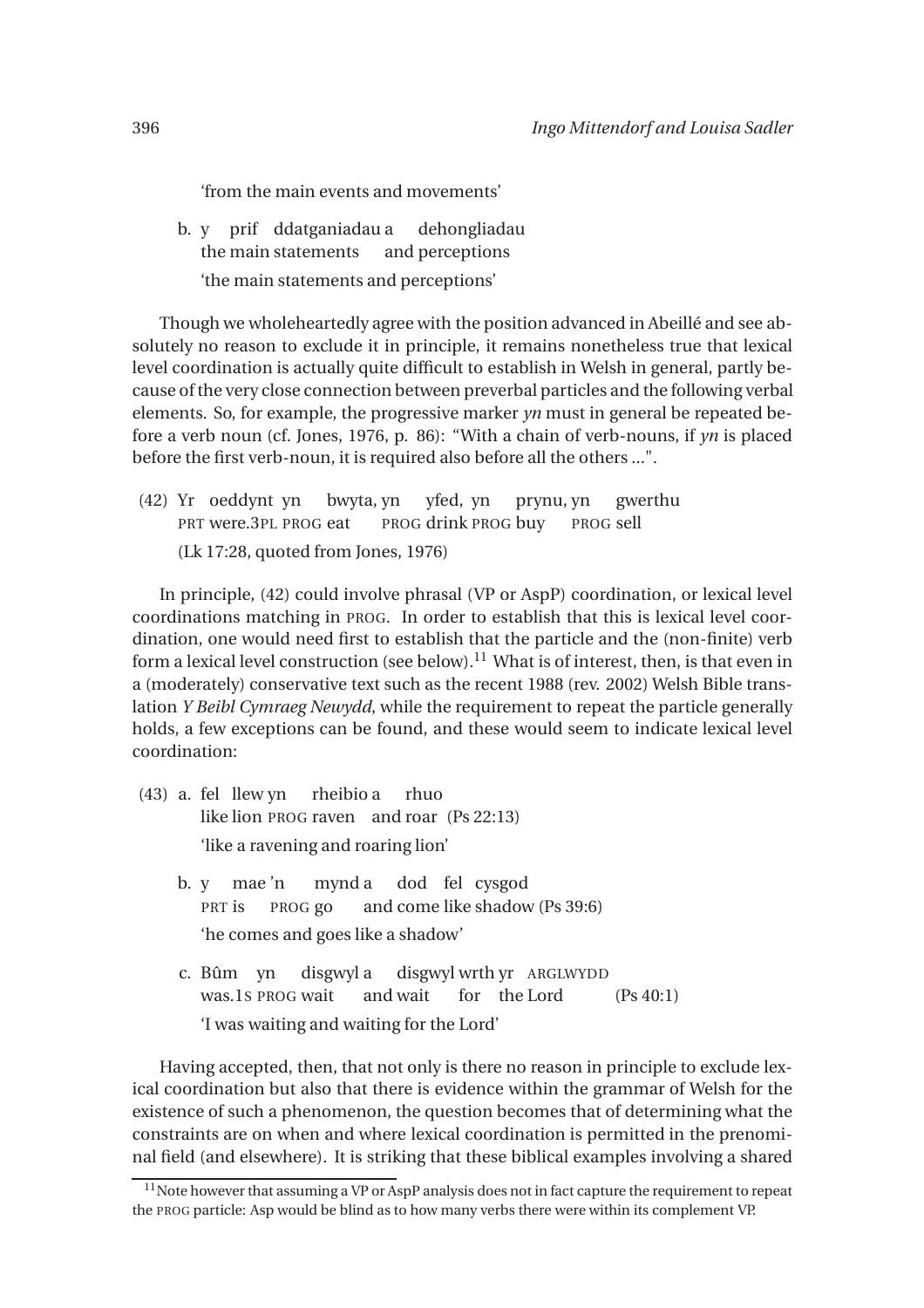<code>PROG</code> particle fully meet the characterisation proferred by Abeillé for  $\mathrm{V}^0$  coordination in French ("understood as forming a natural activity, or a natural class of process, so that they denote one (possible complex) event" (Abeillé, 2006, 17). These cases and very possibly also the examples of putative lexical level coordination within the noun phrase (19), (16c), (41) might then be viewed as cases of natural coordination. and seem to involve describing a single complex event in the manner of Abeillé, so while there is nothing in principle ruling out lexical level cooordination it might well be the case that it is subject to some restrictions. A good deal of further research would be required to establish whether this really is a syntactic restriction of the first order on the distribution of lexical level coordination in Welsh: at this stage it is no more than suggestive that the best examples that we have do indeed appear to be analyzable as natural (or otherwise semantically restricted) coordinations.

## **4 On the Nature of Lexical Constructions**

Having established that there is no good reason to exclude lexical coordination either crosslinguistically or in the grammar of Welsh, we move on to consider the question of the nature of lexical constructions (in relevant formalisms) and whether this might afford an analysis of the observed restrictions on the prenominal field in Welsh. Lexical level constructions are recognised in both LFG and HPSG but we will see that neither framework rules out the existence of coordination within such constructions. We start by briefly reviewing the treatment of lexical constructions in these formalisms.

Building in part on previous work, including Sells (1996) and Sadler (1997), Toivonen (2003) provides an articulated theory of small or lexical constructions in LFG, in her study of the phrase structure of Swedish particle verb constructions. She argues that Swedish particles are appropriately viewed as words that cannot be modified, do not project a phrase ("non-projecting words") and head-adjoin to the finite verb. Toivonen introduces a distinction between projecting and non-projecting categories (the later now standardly notated as  $\hat{X}$ , and allows for multiple adjunction at the same hierarchical level).

(44)  $X^0 \rightarrow X^0$ ,  $\hat{X}$ 

Toivonen suggests a different status for the particle in Swedish than in English: Toivonen (2003)'s own work on particles actually draws a clear distinction between Swedish verbal particles, on the one hand, and the English particles which occur in preverbal position (in examples like *John picked up the money, Peter turned off the light.*) For T, English *pre*-object particles, on the other hand, "form a single lexical item" with the verb (Toivonen, 2003, p. 176) with which they "are lexically combined" (Toivonen, 2003, p. 171). The evidence is mostly concerned with coordination, in that in English, but not in Swedish, the verb and the particle can be gapped together, compare *Gary looked up Sam's number, and Mittie, my number* and *\*Gary looked up Sam's number, and Mittie, up my number*.

Asudeh (2002) applies these notions to the analysis of preverbal particles in Irish, in an attempt to capture both the insight of Sells (1984) that the preverbal particles are head-adjoined to a finite verb and the idea that they are complementisers (McCloskey,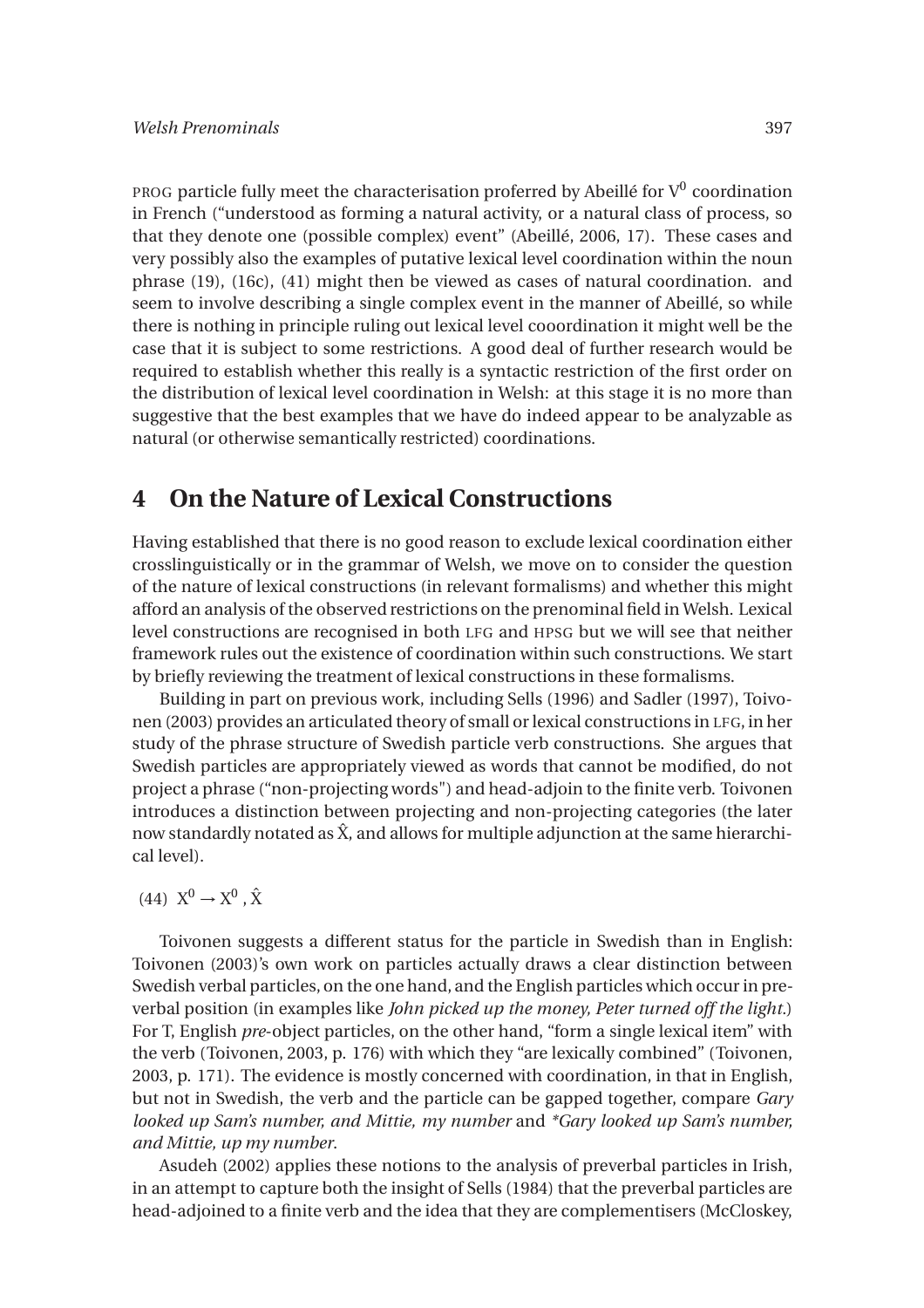1979). Reconciling these notions, Asudeh argues, means postulating a functional head (C) which does not appear as the c-structure head of its own projection, but rather, lower in the tree (this is a little reminiscent of the Det lowering notion one finds elsewhere).

In the following example, the particle used in gapped relative clauses must be repeated (the superscripted L on the particle denotes that this particle causes soft mutation (or Lenition) of the following element).

- (45) a. an fear  $a^L$  cheannaionn agus  $a^L$  dhíolann tithe the man PTC buys and PTC sells houses 'the man that buys and sells houses '
	- b.  $^*$ an fear $\;$ a $^L$   $\;$  cheannaionn agus d(h)íolann tithe the man PTC buys and sells houses (Irish; adapted from Asudeh (2002, p. 6) citing Sells (1984, p. 131))

Sells takes two properties to be crucial to the distribution of preverbal particles: the fact that they are inseparable from the verbal head, and the fact that there must be a particle in each conjunct in VP coordination.<sup>12</sup>

Asudeh (2002) suggests that Irish complementizers are head-adjoined non-projecting words, building both on Toivonen (2001, 2003)'s work on the phrase structure of Swedish verbal particles, and on Sells (1984)'s lexical adjunction proposal for the Irish particle data. (46) shows a simplified partial tree for *a cheannaionn* 'who buys' in (45) along these lines.



For reasons that are not strictly relevant to our concerns here, Asudeh wishes to require that the "lowered"  $\hat{C}$  projects (and heads) a CP rather than simply an IP. This is the purpose of the annotations associated with the  $\hat{C}$  node in the rule in (47), which require the CP itself to be projected. The function CAT is defined as shown in (48), using the label function ( $\lambda$ ) and the inverse mapping from f to c ( $\phi^{-1}$ ) to give the set of category labels of the c-structure nodes that map to a given f-structure (see Dalrymple (2001) for detailed explanation of LFG notation and the projection architecture).

(47) I 
$$
\longrightarrow
$$
  $\hat{C}$  I  
\n $\uparrow = \downarrow$   $\uparrow = \downarrow$   $\uparrow = \downarrow$ 

(48) CAT(f) = { $c | \exists n \in \phi^{-1} \land \lambda(n) = c$ } (Dalrymple, 2001, 171)

 $12$ But in fact the latter property is not explicitly accounted for on the present account, although such a requirement could be added.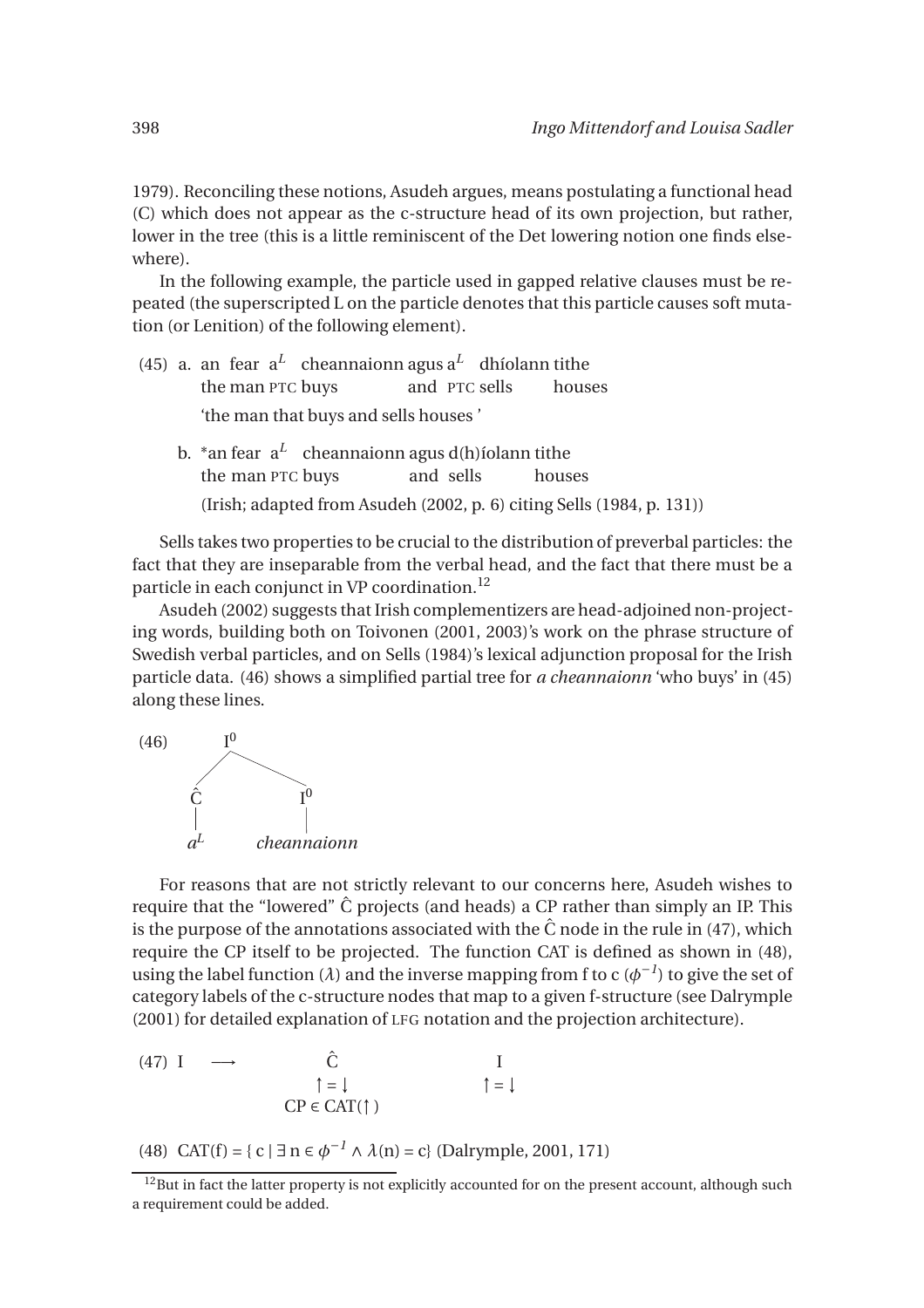The adjoined non-projecting  $\hat{C}$  actually serves as the (extended) head of the CP projection, by virtue of the definition of extended head shown in (49).

(49) Given a c-structure containing nodes  $\mathcal{N}, \mathcal{C}$  and c- to f-structure correspondence mapping  $\phi$ ,  $\mathcal N$  is an extended head of  $\mathscr C$  if  $\mathcal N$  is the minimal node in  $\phi^{-1}(\phi(\mathscr C))$ that c-commands  $\mathscr C$  without dominating  $\mathscr C$  (Bresnan, 2001, 132)

As noted above, Sells (1984) argues that two properties are key, the inseparability of particle and I and the fact that the particle must be repeated in cases of coordination. The first property follows straightforwardly from Asudeh's c-structure assumptions, as does repetition of the particle in cases of phrasal coordination (if both I and  $\hat{C}$  are obligatory daughters of I). But if lexical coordination is available, the non-projecting word analysis does not on its own contribute the requirement that the particle be repeated. That is, the structure in (50) does not seem to be ruled out in principle by an approach based on non-projecting words.



As is evident from the annotations on the nodes in (50), a coordinate structure maps to a set of f-structures, with each conjunct contributing an f-structure to the set corresponding to the coordinate structure as a whole (hence the annotation ↓∈ ↑ on the daughter I nodes). Information associated with the lexical entry for a particle (such as *goN* 'that' in 51; cf. Asudeh, 2002, p. 13) is associated with the coordinate structure as a whole and hence will be contributed to the set (and whether it is then distributed to members of the set will depend on whether the feature in question is a distributive or non-distributive feature). The lexical entry in (51) defines the value of MOOD to be AFFIRM for the set (corresponding to the coordinate structure) and requires the value of the TENSE feature to be not PAST.

 $(51)$  *goN*  $\hat{C}$  (1 TENSE)  $\neq$  PAST  $($ ↑ MOOD) = AFFIRM

We note in passing that the non-projecting word approach of Asudeh (2002) could in principle (given appropriate subsidiary assumptions) account for the obligatory repetition of the particle in cases of phrasal (IP or VP) - as opposed to lexical – coordination, as in the Welsh example (52). This is because a particle attached to the I in the first clause will contribute its f-structure information only to one member of the coordinate structure, beccause of its c-structure position. Should any such information be necessary for the second conjunct, then it would be missing in the second conjunct.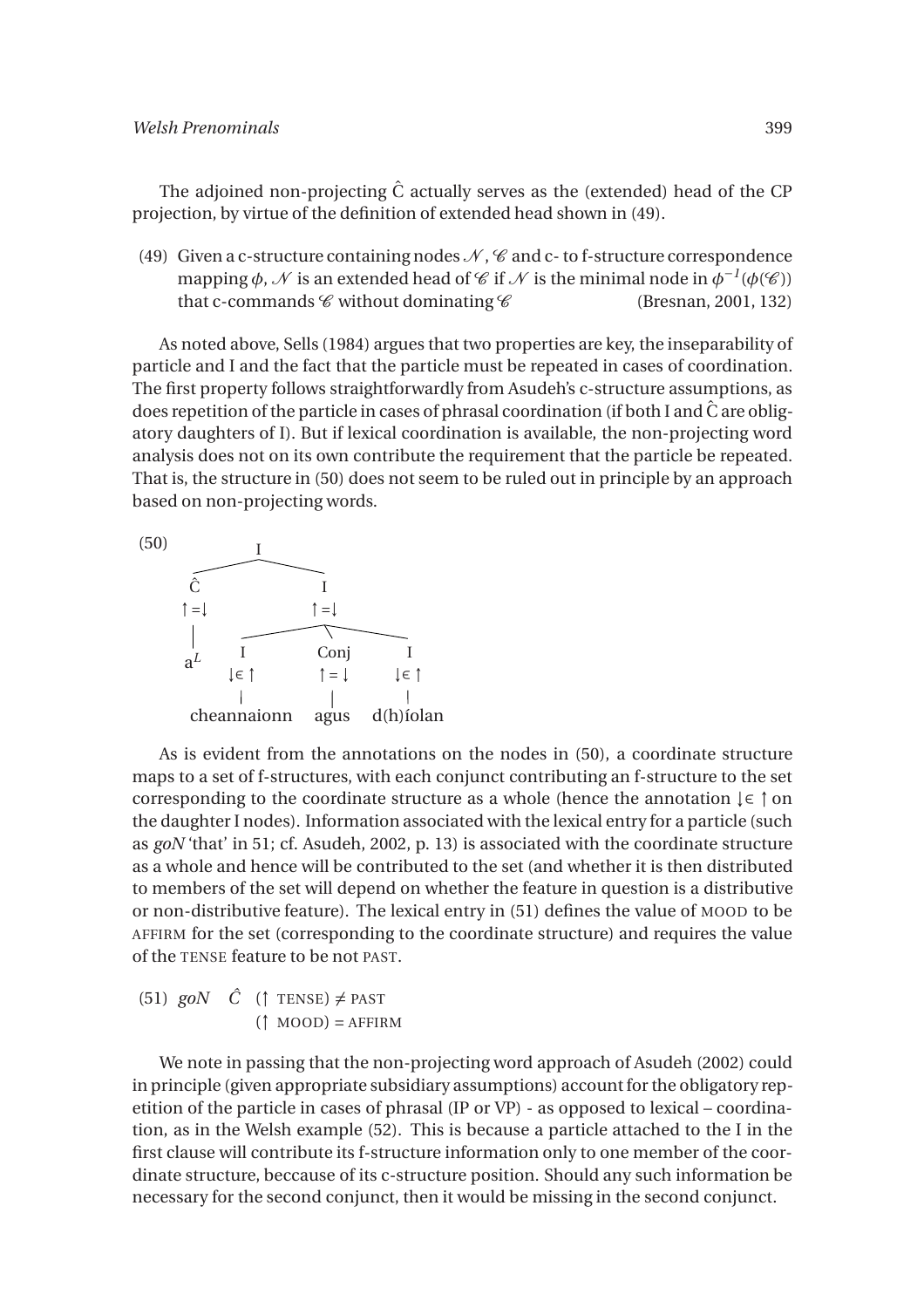(52) Mae be.PRES.3S Gwyn PROG say Gwyn yn dweud na ddaw NEG come.FUT.3S he to London and NEG o i Lundain ac \*(na) welith see.FUT.3S he Megan. o Megan. 'Gwyn says that he won't come to London and see Megan.' (Welsh; adapted from Borsley et al., 2007, p. 37)

The analysis of lexical level (or 'light') constructions (the correlate of LFG's lexical adjunction of non-projecting words) is well established in HPSG, notably through the work of Abeillé and Godard (Abeillé and Godard, 2000, 2004) (see also Sadler and Arnold, 1994). Far from excluding coordination from lexical level or light constructions, much of this work explicitly establishes the existence of lexical coordination within 'light' constructions, and also addresses cases which involve particles and other non-projecting elements taking scope over lexical level coordinations. A representative sample of such examples from Abeillé (2006) is in (53).

- (53) a. les deux ou trois premiers volumes the two or three first volumes
	- b. il continuait à lire et relire sans he continued to read and reread without stopping the same book cesse le même livre
	- c. il continuait à le lire et le relire sans he continued to it read and it reread without stopping cesse
	- d. Paul vit et travaille dans la même ville Paul lives and works in the same town
	- e. un film de et avec Woody Allen a film by and with Woody Allen

Note that the obligatory repetition of the clitic object in (53c) follows for Abeillé on the assumption that it is an affix and thus expected neither to coordinate nor to take scope over a coordination. (53b) and (53c) also show that the marker *à* can be shared by a coordination of V (while it is repeated for a coordination of  $VPs^{13}$ ).

The theory of lexical constructions in HSPG involves introducing a feature WEIGHT which serves to distinguish phrases which behave like words from those that do not. This feature takes values *light* and non-light: the default value for phrases is *non-light*. Words can be underspecified or have either value, depending on whether they project a phrase on their own or not. A light phrase can only be made up of light daughters. It should be readily apparent that this does not prevent light elements taking scope over an entire light phrase, of course.

<sup>&</sup>lt;sup>13</sup>The same applies to the marker *de*. — It is not clear that Abeillé's analysis actually accounts for this restriction.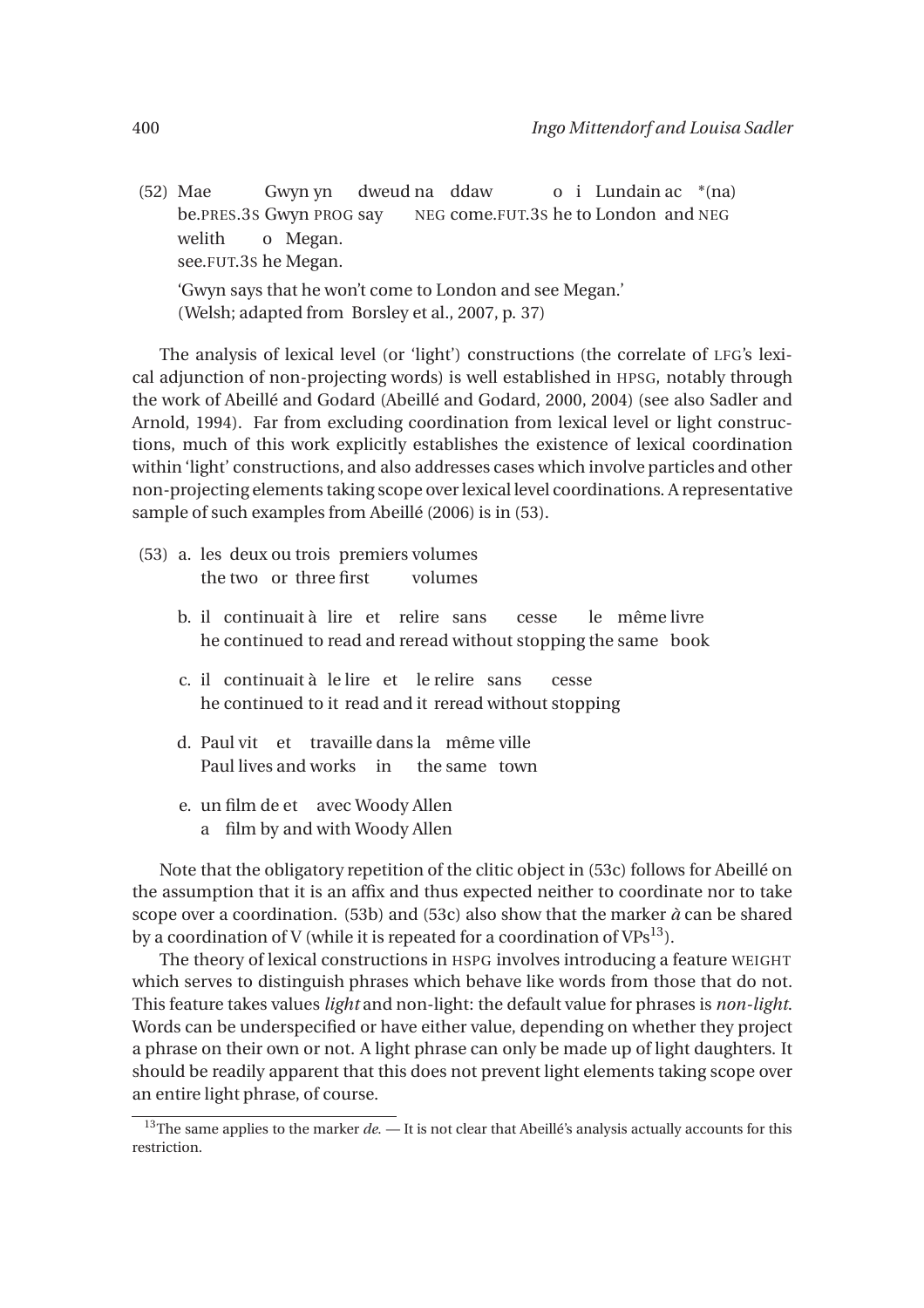

We conclude, then, that recent approaches to lexical level constructions in relevant constraint-based formalisms, such as the recognition of a notion of 'weight' in HPSG or the recognition of non-projecting categories in LFG do not provide a straightforward mechanism for accounting for the restrictions on the prenominal field (and in particular the interaction with coordination) outlined in section 1.

Have we now reached an impasse? If this is syntactic material, it seems that it should be treated by light or lexical constructions. Yet coordination is not excluded in such constructions (although lexical coordination may be limited to natural coordinations in a given language).

#### **5 Scope and the Coordination Criterion**

Interaction with coordination is classically used in lexicalist frameworks to distinguish affixes from elements which occupy syntactic nodes and are therefore syntactically transparent<sup>14</sup>: if an element fails to take scope over a coordination, by Miller's coordination criteria it is considered an affix:

- (55) a. If an item must be repeated on each conjunct in a coordinate structure, then it must be an affix and cannot be a PLC. [= postlexical clitic]
	- b. If an item must fail to be repeated on each conjunct in a coordinate structure, then it must be a PLC and cannot be an affix. (Miller, 1992b, 385)

As Miller further observes, for this to be a reasonable and valid conclusion, it must first be shown that there is not some more general prohibition on the relevant type of coordination. If the considerations given above are correct, then this has been shown for the Welsh cases under consideration.

The question then is, should the interaction with coordination be taken as evidence that the definite article and pronominal possessor marker are affixes? An argument along these lines is made by Wintner (2000) for the Modern Hebrew definite article which similarly must appear on each conjunct in the case of nominal coordination: "[The Modern Hebrew definite article] *ha-* cannot have wide scope over the coordination, but rather must be repeated for each of the conjuncts. [...] An omission of one of the occurrences of *ha-* results either in ungrammaticality or in a different reading, in

 $14$ It should be noted that the existence of phrasal affixation or edge inflection complicates this simple picture.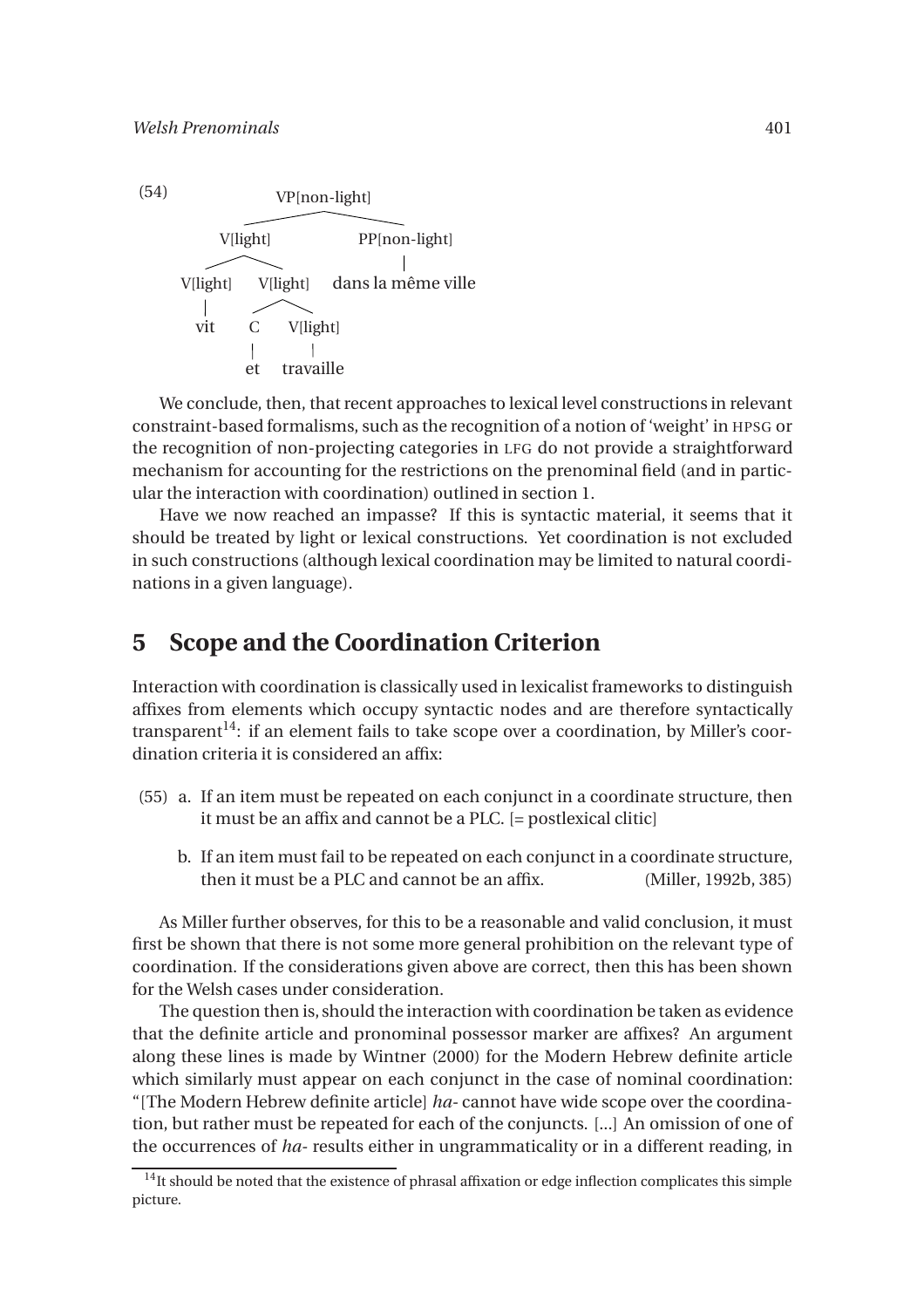which the article has a narrower scope"(Wintner, 2000, p. 336). The Modern Hebrew article differs, however, in several respects from the Welsh definite article and possessive markers.

However there are also a number of difficulties with interpreting the failure to scope over a coordination as evidence that the determiner and possessive are affixes. Firstly, evidence for lexical interaction with the host is extremely scant, and what there is concerns the initial mutation system alone and is not therefore prime evidence of lexical interaction. The basic mutation rules are: if the head noun is FEM SG, the article is followed by Restricted Soft Mutation (SMR), otherwise (MASC SG, gender-indifferent PL) by the radical form.<sup>15</sup> The following lexical irregularities are found within the prenominal field (i) the plural of *gefell* 'twin' irregularly shows Soft Mutations (SM), not the radical, after the article: *yr efeilliaid/\*y gefeilliaid* (Thomas, 1996, p. 154); (ii) both the MASC and FEM forms of the numeral 'two' (*dau* M, *dwy* F) are subject to SM after the article. In line with other numerals (which count as PL both on their own and in numeral-noun constructions) the radical would be expected (cf. Thomas, 1996, p. 304); (iii) pre-nominal adjectives in an NP headed by a FSG noun, as well as adjectives having a FSG noun as referent, are not subject to SMR (not affecting *ll/rh*) but 'plain' SM (affecting *ll/rh*): *y lwyd wawr* 'the grey dawn' (Jones, 1976, 127; *llwyd* 'grey', *gwawr* 'dawn').<sup>16</sup>

Second, as we have seen, both the possessive marker and the definite determiner can be separated from the head noun by various intervening elements (numerals and a restricted set of adjectives). Thus affixation is, at the very least, relatively promiscuous as the definite article would then affix not only to the nominal but equally to prenominal adjectives and numerals.<sup>17</sup>

Third, the fact that, although the definite article immediately preceding a noun cannot take wide scope over a nominal coordination, the definite determiner can precede to a prenominal adjective material which itself may take scope over a coordination of Ns (as in (16) somewhat undermines the whole logic of the position whereby failure to take scope over a coordination is a sufficient and key criterion motivating a lexical affixal analysis. For these reasons, then it does not seen ideal to maintain that the definite determiner and the pronominal possessive marker are lexical affixes (akin to the Romance clitic pronouns).

Before rejecting the affixal route, we should consider the possibilities afforded by a further possibility, that is, that we are dealing not with standard affixation but with some form of lexical cliticisation or phrasal affixation. The notion of phrasal affixation

<sup>15</sup>(Plain) Soft Mutation (SM) and Restricted Soft Mutation (SMR) differ in the treatment of initial *ll-* and *rh*-. SM:  $ll / \frac{1}{4}$   $\rightarrow$  *l*, *rh*  $/\frac{r}{k}$   $\rightarrow$  *r*; whereas SMR: *ll* and *rh* remain. Otherwise SM and SMR are identical.—The  $m : s m : u \mapsto u, m : u \mapsto u$ , whereas small and micromanic of the different mutational effects depend-<br>following are examples of definite determiner + noun, showing the different mutational effects depending on gender/number of the head noun.

|                   | FSG merch | v ferch                                | $'(the)$ girl'                                | SMR (likewise SM) $m \rightarrow f/v/$                                                |
|-------------------|-----------|----------------------------------------|-----------------------------------------------|---------------------------------------------------------------------------------------|
| $_{\mathrm{FSG}}$ | llong     | y llong                                | $'$ (the) ship'                               | SMR <b>not</b> $ll / \frac{1}{2}$ $\rightarrow$ $l$ (and $rh / r^h / \rightarrow r$ ) |
|                   |           | MSG <i>bachgen y</i> bachgen           | '(the) boy'                                   | Radical                                                                               |
| PL                |           | <i>merched y merched</i> '(the) girls' |                                               | Radical                                                                               |
| PL                |           |                                        | <i>bechgyn y bechgyn</i> '(the) boys' Radical |                                                                                       |
| $\sim$            |           |                                        |                                               |                                                                                       |

 $16$ According to Thomas (1996, p. 689) this rule is now only observed in conservative Welsh, otherwise the adjective may optionally be subject to SMR like nouns.

 $17$ Similar patterns to those found in Welsh may also occur in Romanian Ortmann and Popescu (2001) and Albanian Dobrovie-Sorin and Guirgea (2006). The realization of the Albanian definite article also appears to be lexically determined to some extent.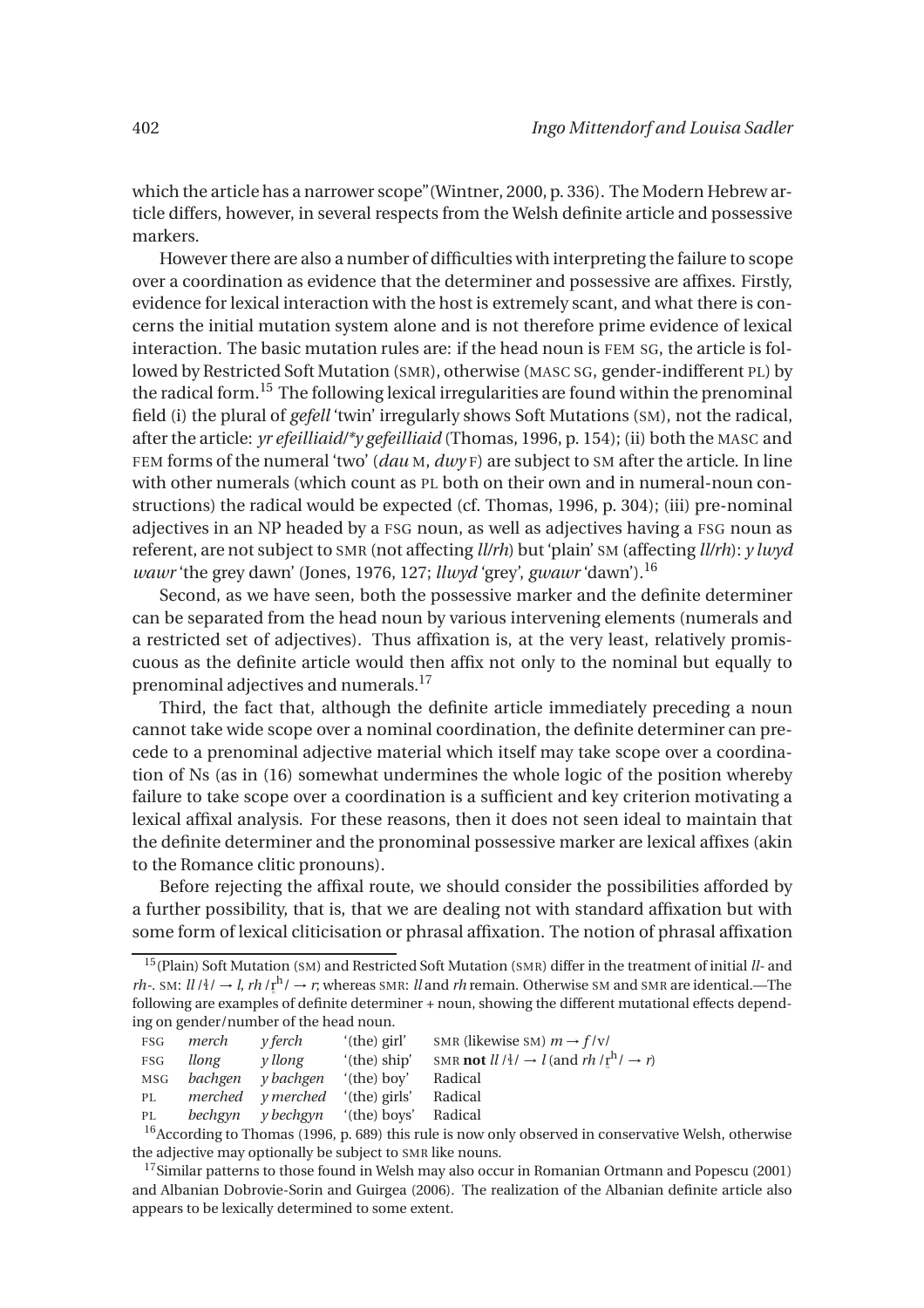is most familiar from the work of Anderson (e.g. Anderson, 1992), where it is proposed as an approach to special clitics, that is elements marking properties of the phrase and realized at the edge of the phrase. In Anderson's approach, phrase-edge realization is determined by OT-style constraint ranking and such elements are realized by "the (post-lexical) operation of the phrasal equivalent of a Word Formation Rule" (Anderson et al., 2006, 3), and hence are free of the normal lexical interaction with the host. However, such an approach to phrasally determined affixation would appear to make the wrong prediction, in that the phrasally affixed element would be expected to take wide scope over a coordinate structure to which it attached.

A subtly different analysis of such elements is provided in approaches which follow Lapointe (1992a,b); Halpern (1995); Miller (1992a) in using edge features (typically pairs of TRIGGER and MARKING features) to phrasally introduce the relevant morphosyntactic requirement, to transport it to the lexical host and to spell it out lexically.<sup>18</sup> The use of edge feature machinery avoids the violation of lexical integrity which the alternative phrasal affixation analysis would appear to entail. In fact, however the use of edge features also permits quite subtle control of the interaction of edgeexpressed properties with coordinate structures, for in principle lexical realization (on the edge of a word) may be combined with wide scope contribution of the associated property (in LFG this may be achieved by the use of inside out functional equations, and by HEAD feature percolation in HPSG - on the latter see Fokkens et al. (2009) for some relevant discussion). Nonetheless, in the absence of such (additional) machinery, an edge inflection approach would contribute the property locally, that is, with narrow scope.

To return to the problem posed by the Welsh data, the determiner placement observations are summarised in (56).

| $(56)$ a. |    | [y tadau] a ['r meibion]                                              | $N[DET+] + N[DET+]$               |
|-----------|----|-----------------------------------------------------------------------|-----------------------------------|
|           |    | the fathers and the sons                                              |                                   |
|           | b. | [y gwahanol] [[afiechydon] a [chlefydau]] A[DET+] [N[DET-] + N[DET-]] |                                   |
|           |    | the different illnesses and diseases                                  |                                   |
|           |    | c. [y trydydd] a ['r pedwerydd] [mis]                                 | $[Ord[DET+] + Ord[DET+]]$ N[DET-] |
|           |    | the third and the fourth month                                        |                                   |
|           |    | d. [yr unig] a ['r prif] [gymeriad]                                   | $[Adj[DET+] + Adj[DET+]]$ N[DET-] |
|           |    | the only and the main character                                       |                                   |

(56a) involves the determiner with a simple coordination of Nouns: a determiner occurring as an edge inflection (or in the terminology of Halpern as a lexical clitic) will take scope over only one conjunct: given the possibility of interpreting bare nouns as indefinites, it should in principle be possible for a string such as *y dynion a merched* to mean 'the men and (some) girls', whereas it seems that this is excluded. Nonetheless such a proposal would account for the failure of the determiner to take wide scope. In (56b) the determiner is affixed to the Adj, outside the coordinate structure and thus its scope will correspond to that of the adjective. The explanation for the examples in

<sup>&</sup>lt;sup>18</sup>In an interesting intervention Anderson et al. (2006) discuss some differences in predictions between phrasal affixation and lexicalist edge feature accounts and draw attention to a number of cases which appear to show the sort of lexical interaction which supports an edge feature account for these particular sets of data.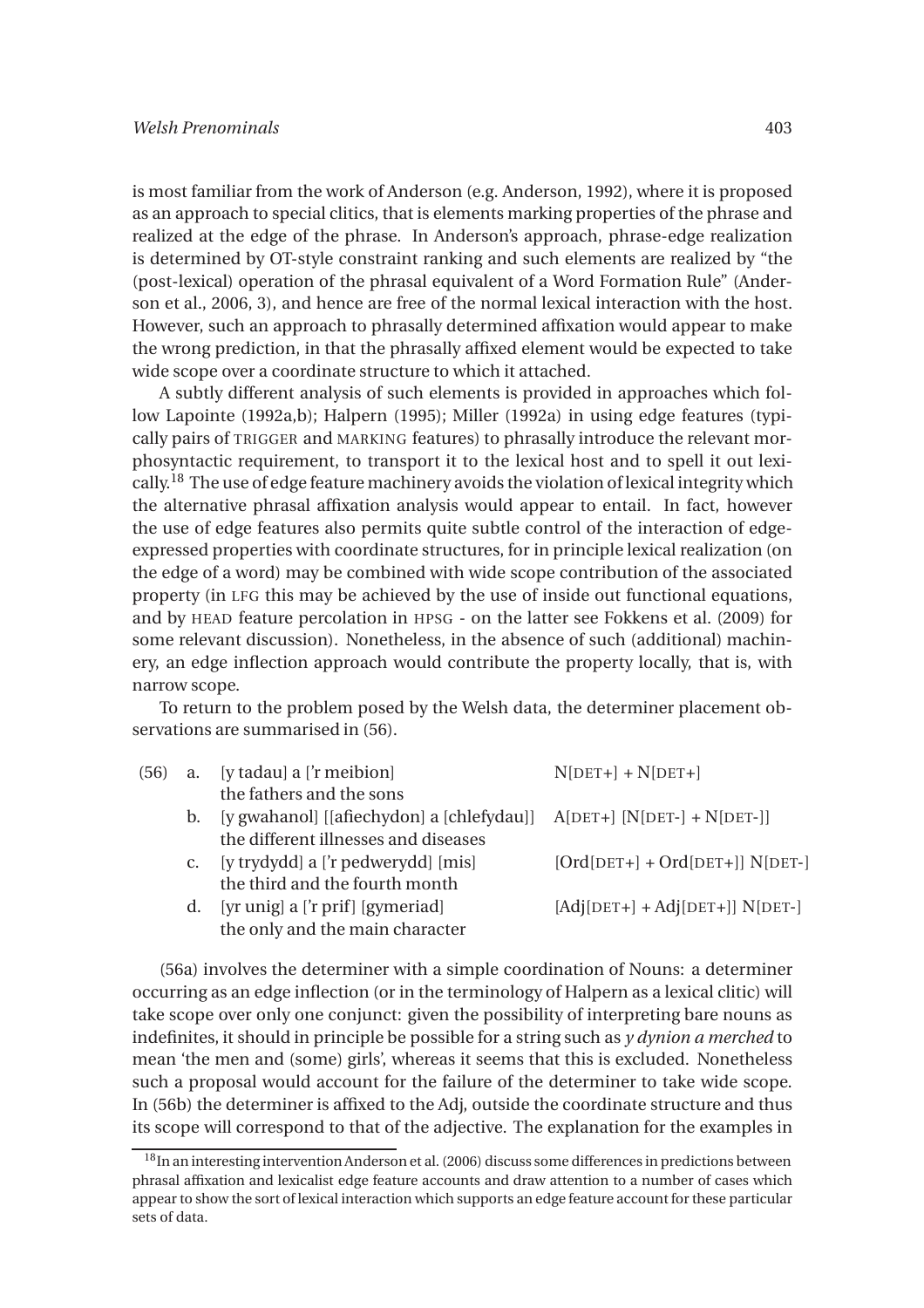(56c-d) would be along the same lines: the determiner appears within the conjunct and therefore cannot scope widely over the whole coordinate structure. In principle, then, an edge inflection treatment would provide some traction on this set of data.

There are however some problems which at the very least serve to decrease the attractiveness of this intuitively appealing solution. Chief among these is perhaps that there is very little evidence of the sort of lexical interaction between "inflection" and "host" which one might wish to see in the case of an edge inflection.

Further, and somewhat surprisingly, it appears that an example such (30) repeated here as (57), is grammatical. On an edge inflection approach, it is difficult to see why this is so, given that the pronominal marker would be expected to contribute its information only within the one conjunct, leading to incoherence.

(57) ei 3SM two or three knife ddwy neu dair cyllell 'his two or three knives'

Something akin to the reverse issue might be thought to arise with cases which look like natural coordination - an example of this sort might be (9), repeated here as (58) and in which again the pronominal marker must be repeated

(58) ei 3SGF faggots and=3SGF peas 3SGF ffagots a'i phys hi 'her faggots and peas' (Thomas, 1996, 209)

If Dalrymple and Nikolaeva (2006) are correct in proposing that natural coordination structures differ from accidental coordination in essentially projecting a single fstructure as in (59), rather than a set of f-structures as shown in (60) (for the accidental coordination 'my house and your cottage'), then the requirement to repeat the possessive marker also in cases of natural coordination (in order that it might scope over both conjuncts) is unexpected.

> 1  $\overline{1}$  $\overline{1}$  $\overline{1}$  $\overline{1}$  $\overline{1}$  $\overline{1}$  $\overline{1}$  $\overline{1}$  $\overline{1}$  $\overline{1}$  $\overline{1}$  $\overline{1}$  $\overline{1}$  $\overline{1}$  $\overline{1}$  $\overline{1}$  $\overline{1}$  $\overline{1}$  $\overline{1}$  $\overline{1}$

| (59) | CONJ AND                                                                                                                                                                |  |  |
|------|-------------------------------------------------------------------------------------------------------------------------------------------------------------------------|--|--|
|      | ADJ [PRED 'MAIN']                                                                                                                                                       |  |  |
|      | CONJ1 [PRED 'IDEAS']                                                                                                                                                    |  |  |
|      | CONJ2 [PRED 'CONCEPTS']                                                                                                                                                 |  |  |
| (60) | CONJ AND                                                                                                                                                                |  |  |
|      | PRED 'HOUSE< POSS>'                                                                                                                                                     |  |  |
|      | $\begin{array}{ l } \hline \texttt{POSS} & \begin{bmatrix} \texttt{PRED} & \texttt{'PRO'} \\ \texttt{PERS} & 1 \\ \texttt{NUM} & \texttt{SG} \end{bmatrix} \end{array}$ |  |  |
|      | PRED 'COTTAGE< POSS >'                                                                                                                                                  |  |  |
|      | $\begin{bmatrix} \texttt{PRED} & ' \texttt{PRO'} \\ \texttt{PERS} & 2 \\ \texttt{NUM} & \texttt{SG} \end{bmatrix}$<br>POSS                                              |  |  |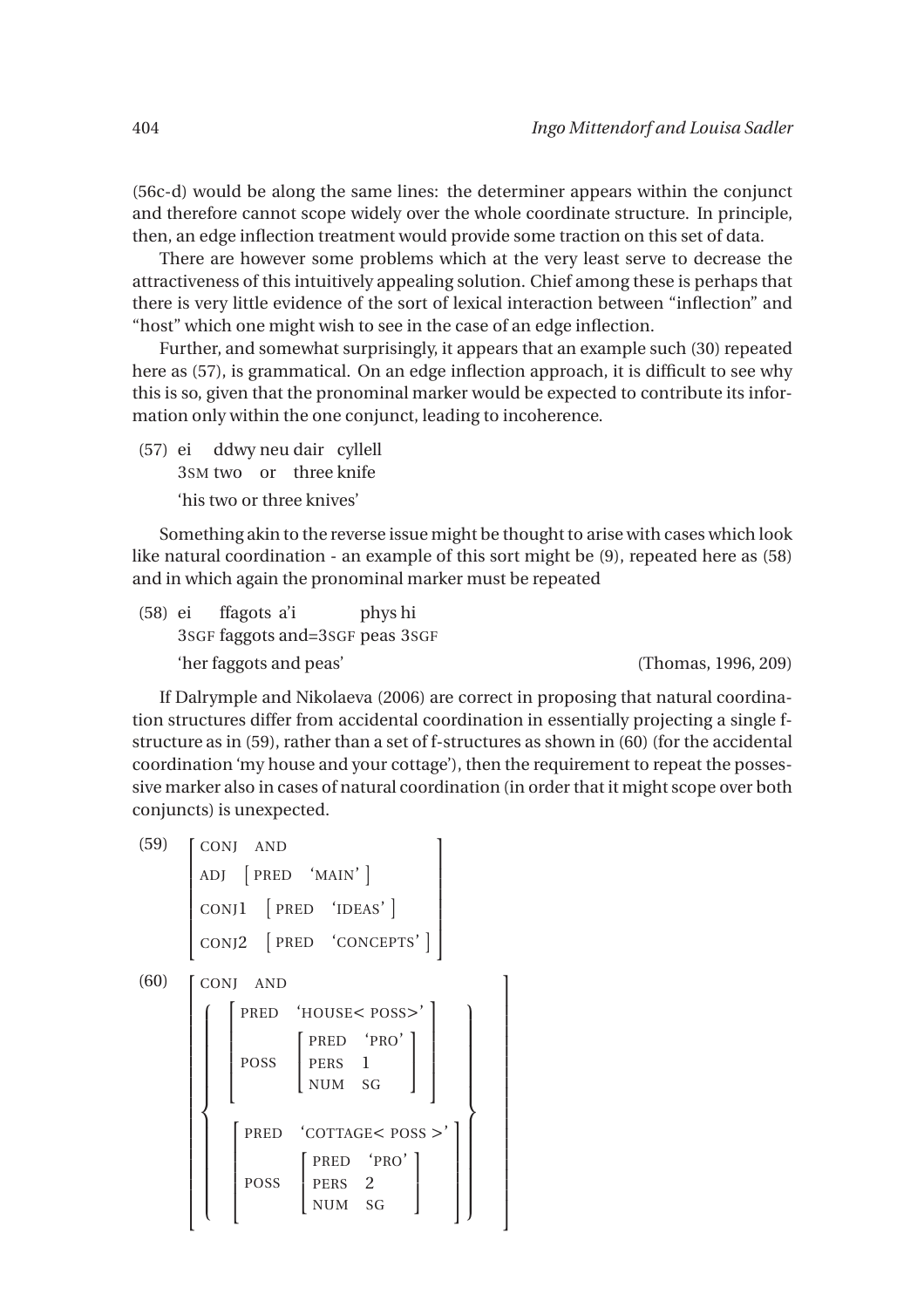In the light of these observations, a syntactic account, in which the definite determiner and the possessive marker do occupy a c-structure node as light or nonprojecting elements should not, perhaps, be dismissed out of hand, the Coordination Criteria notwithstanding.

Taking *y* (and also possessive markers such as *fy*, *ei* and so on) to be non-projecting words the issue for a syntactic account is that of ruling out (62a) and allowing only (62b).

(61) y dynion a'r the men and=the girls merched *vs.* vs.  $*_{V}$ \*the men dynion a and girls merched 'the men and girls' (Thomas, 1996, 265)



The observations summarised in (56) might be interpreted as follows:

- (63) a. Welsh non-projecting determiner forms (the definite article and the possessive) appear as sister to Adj and N:  $X^0 \to Det^0 \hat{X}$  where  $X = \{ Adj, N \}$ 
	- b. N coordination and Adj coordination is subject to a restriction such that conjuncts must agree in determinedness.

Note that it is only lexical level coordination of N (or Adj) which is subject to the categorial, feature matching restriction in (63 b). Thus a string such as *y dynion a merched* (as in (61 is perfectly grammatical with the interpretation 'the men and some girls' as a NP/DP coordination, and similarly a string such as *pum bachgen a merch* (in (12) is grammatical as a phrasal coordination, in which case it means 'five boys and a girl'.

Finally this brings us to the vexing matter of the very puzzling examples involving numerals. Here we seem to be left with two observations. The first is the wellformedness of (57). If (63) is along the right lines, this follows. The structure is as given in (64).

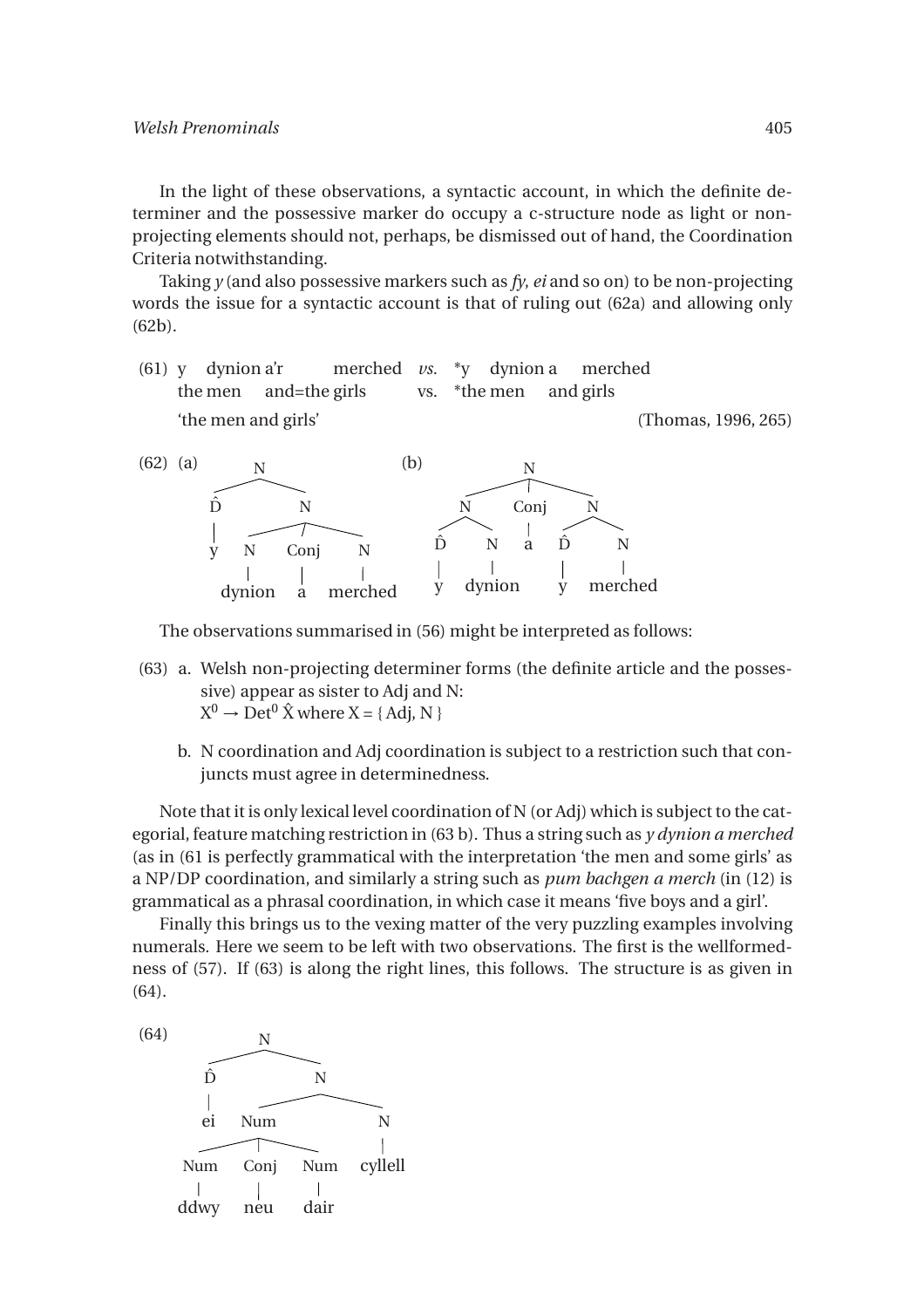The cardinal numerals are members of the category Num, rather than adjectives: the  $\hat{D}$  combines with the entire lexical phrase, which is a lexical construction headed by a N. Since this structure does not involve the coordination of nouns or adjectives, all the conditions of (63) are satisfied.

The failure of numerals to take wide scope over a nominal coordination remains puzzling, however, especially given that it appears that the acceptability of such examples is considerably improved by the intercalation of a prenominal adjective. It is a relatively simple matter to add this stipulation into the c-structure grammar, but this of course does not provide an answer as to why things should be so.

- (65) a. \*pum [llyfr five [book.SG and film.SG] a ffilm]
	- b. pum hoff five favourite [book.SG and film.SG] [lyfr a ffilm]

## **6 Conclusion**

This paper has been concerned with some quite puzzling restrictions on the prenominal field in Welsh which emerge especially when date concerning coordination below the phrasal level is considered. We have defended the view that Welsh does permit lexical level coordination, and hence conclude that these restrictions do not simply follow from the non-availability of lexical level coordination within the relevant categorial projections. We have suggested that while it is in principle possible to give an account of (at least some of) the data considered here in terms of some sort of phrasal affixation (of the prenominal material in question), one should not in fact rule out a syntactic treatment. Under such an approach, the restrictions on determiners, possessive markers, adjectives and prenominal numerals would have to follow from particular requirements of various sorts on lexical level constructions: one such restriction suggested is that lexical level N and Adj conjuncts must agree in definiteness.

## **References**

- Abeillé, Anne, 2006. In defense of lexical coordination. In Bonami, Olivier and Patricia Cabredo Hofherr (eds.), *Empirical Issues in Syntax and Semantics 6*, pp. 7–36. http://www.cssp.cnrs/fr/eiss6.
- Abeillé, Anne and Danièle Godard, 2000. French Word Order and Lexical Weight. In R. Borsley (ed.), *The Nature and Function of Syntactic Categories*, pp. 325–360. San Diego: Academic Press.
	- ———, 2004. De la légèreté en syntaxe. *Bulletin de la Société de Linguistique de Paris*, XCIX:69–106.
- Anderson, Stephen, Lea Brown, Alice Gaby, and Jacqueline Lecarme, 2006. Life on the edge: there's morphology there after all. *Lingue e Linguaggio*, 1:1–16.
- Anderson, Stephen R., 1992. *A-Morphous Morphology*. Cambridge: Cambridge University Press.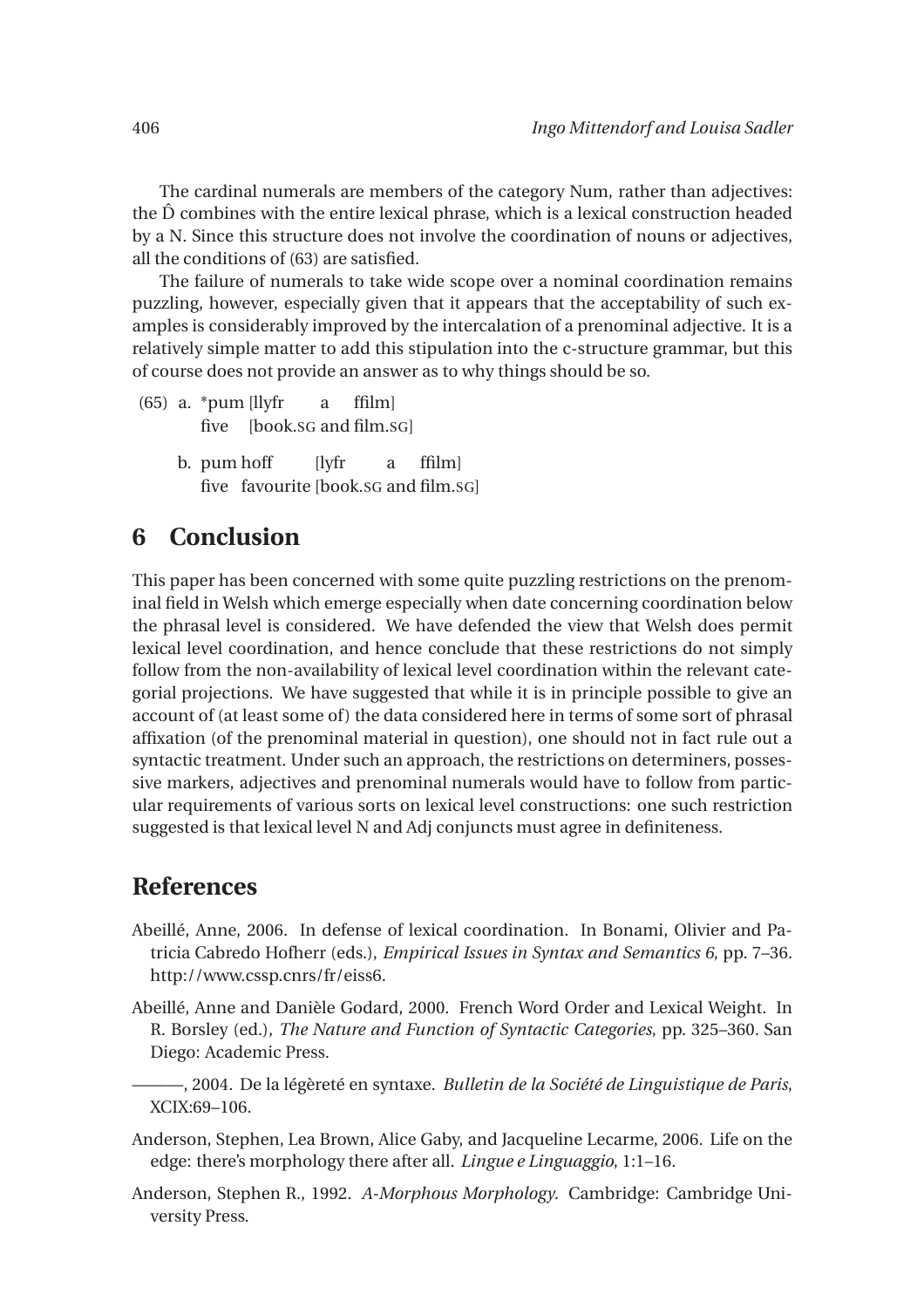- Asudeh, Ash, 2002. The Syntax of Preverbal Particles and Adjunction in Irish. In Butt, Miriam and Tracy Holloway King (eds.), *The Proceedings of the LFG '02 Conference*, pp. 1–18. Http://csli-publications.stanford.edu/LFG/7/lfg02asudeh.pdf.
- Asudeh, Ash and Line Mikkelsen, 2001. Incorporation in Danish: implications for interfaces. In Cann, Ronnie, Claire Grover, and Philip Miller (eds.), *Grammatical Interfaces in HPSG*, pp. 1–15. Stanford, CA: CSLI Publications.
- Borsley, Robert, 2009. The superficiality of Welsh Agreement. *Natural Language & Linguistic Theory*, 27:225–265.
- Borsley, Robert, Maggie Tallerman, and David Willis, 2007. *The Syntax of Welsh*. Cambridge, UK: Cambridge University Press.
- Bresnan, Joan, 2001. *Lexical-Functional Syntax*. Oxford: Blackwell Publishers.
- Dalrymple, Mary, 2001. *Lexical Functional Grammar*. San Diego, CA: Academic Press.
- Dalrymple, Mary and Irina Nikolaeva, 2006. Syntax of natural and accidental coordination. *Language*, 82-4:824–849.
- Dobrovie-Sorin, Carmen and Ion Guirgea, 2006. The suffixation of definite articles in balkan languages. *Revue roumaine de linguistique*, pp. 73–103.
- Duffield, Nigel, 1996. On structural invariance and lexical diversity in VSO languages: arguments from Irish noun phrases. In Borsley, Robert and Ian Roberts (eds.), *The Syntax of the Celtic Languages*, pp. 314–340. Cambridge University Press.
- Ellis, N, C O'Dochartaigh, W Hicks, M Morgan, and N Laporte, 2001. Cronfa Electroneg o Gymraeg.
- Fokkens, Antske, Laurie Poulson, and Emily M. Bender, 2009. Inflectional morphology in Turkish VP coordination. In *Proceedings of the 16th International Conference on Head-Driven Phrase Structure Grammar, University of Göttingen, Germany*, pp. 110– 130. Stanford: CSLI Publications.
- Halpern, Aaron, 1995. *On the Placement and Morphology of Clitics*. Stanford,CA: CSLI.
- Hannahs, S. J and Maggie Tallerman, 2006. At the interface: selection of the Welsh definite article. *Linguistics*, 44:781–816.
- Jones, Morgan, 1976. *A Guide to Correct Welsh*. Llandysul, Dyfed: Gomer Press.
- Lapointe, Steven, 1992a. EDGE Features in GPSG. In *Papers from the 26th Chicago Linguistic Society*, pp. 221–235. CLS.

———, 1992b. Life on the Edge: Argument in favor of an Autolexical Account of Edge Inflections. In *Papers from the 28th Chicago Linguistic Society*, pp. 318–332. CLS.

- McCloskey, James, 1979. *Transformational Syntax and Model Theoretic Semantics: A Case Study in Modern Irish*. Dordrecht: D. Reidel.
- Miller, Philip, 1992a. *Clitics and Constituents in Phrase Structure Grammar*. New York: Garland.
	- ———, 1992b. Postlexical cliticization vs. affixation: coordination criteria. In